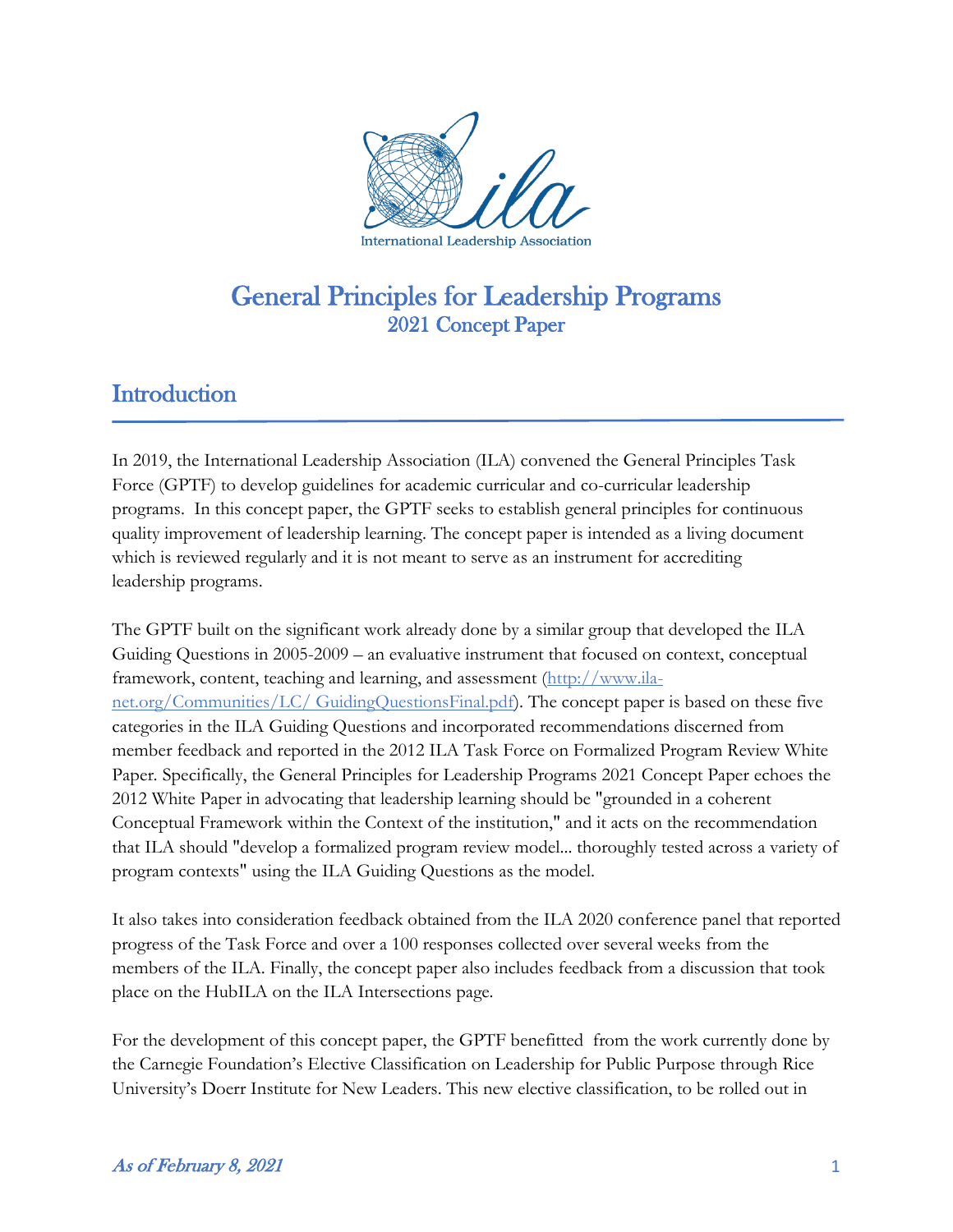2021, will provide a leadership development framework at the institutional level. The ILA General Principles, in contrast, focus on leadership development and education at the programmatic level (e.g., program, department, center, institute, school).

Other efforts to set expectations for leadership learning in Higher Education informed the development of this concept paper as well. For instance, the Council for the Advancement of Standards in Higher Education (CAS) developed standards for student co-curricular leadership programs in the 1980s. CAS issued its most recent revision of the standards for Leadership Education and Development in January 2020. The National Association of Student Personnel Administrators (NASPA) issued a 2004 "Learning Reconsidered" document, which argued for a transformative education, a holistic process of learning, that places students "at the center of the learning experience."

[\(https://www.naspa.org/images/uploads/main/Learning\\_Reconsidered\\_Report.pdf\)](https://www.naspa.org/images/uploads/main/Learning_Reconsidered_Report.pdf). The GPTF shares this holistic perspective when considering principles for leadership learning. We are also mindful of the 2019 edition of the *Collaborative Priorities & Critical Considerations for Leadership Education*, issued by the Inter-Association Leadership Education Collaborative (ILEC), which included three priority areas in leadership learning: (a) building inclusive leadership learning communities; (b) expanding evidence-based practice through assessment & evaluation; and (c) enhancing our community of practice through professional development and resources.

Cultivating leadership capacity has long been an implicit goal of education at the post-secondary level. As the world has become more complex and seamless, the importance of clarifying what is meant by "leading" and "leadership" has become more important. From the mid-20th century to the present, the focus on cultivating leadership in various sectors has increased exponentially, but the impact of this focus has been unclear. ILA has taken on the challenging task of advocating higher expectations in leadership learning due to societal critiques of the effectiveness of these efforts, and the need to define a better future through more effective and inclusive leadership.

The word "leadership" conjures multiple meanings in the Leadership Studies literature. This concept paper considers leadership as a *relational process* in which participants or stakeholders work toward a common goal to find solutions to a complex problem they are inspired to solve. This relationship, however, does not take place in a vacuum. The historical and organizational context influences the leadership process. Further, cultural norms and values shape the expectations of those who participate in this process. The GPTF's greatest challenge was to draft general principles that could cross cultures and reflect truly universal values that could guide continuous quality improvement on a global scale.

Leadership education, training, and development serve as different elements of Leadership Studies. The body of knowledge developed over the past century through the empirical study of leadership now constitutes the core theories and models that are advocated throughout leadership learning. In addition to passing down this knowledge to learners, leadership-program architects may also seek to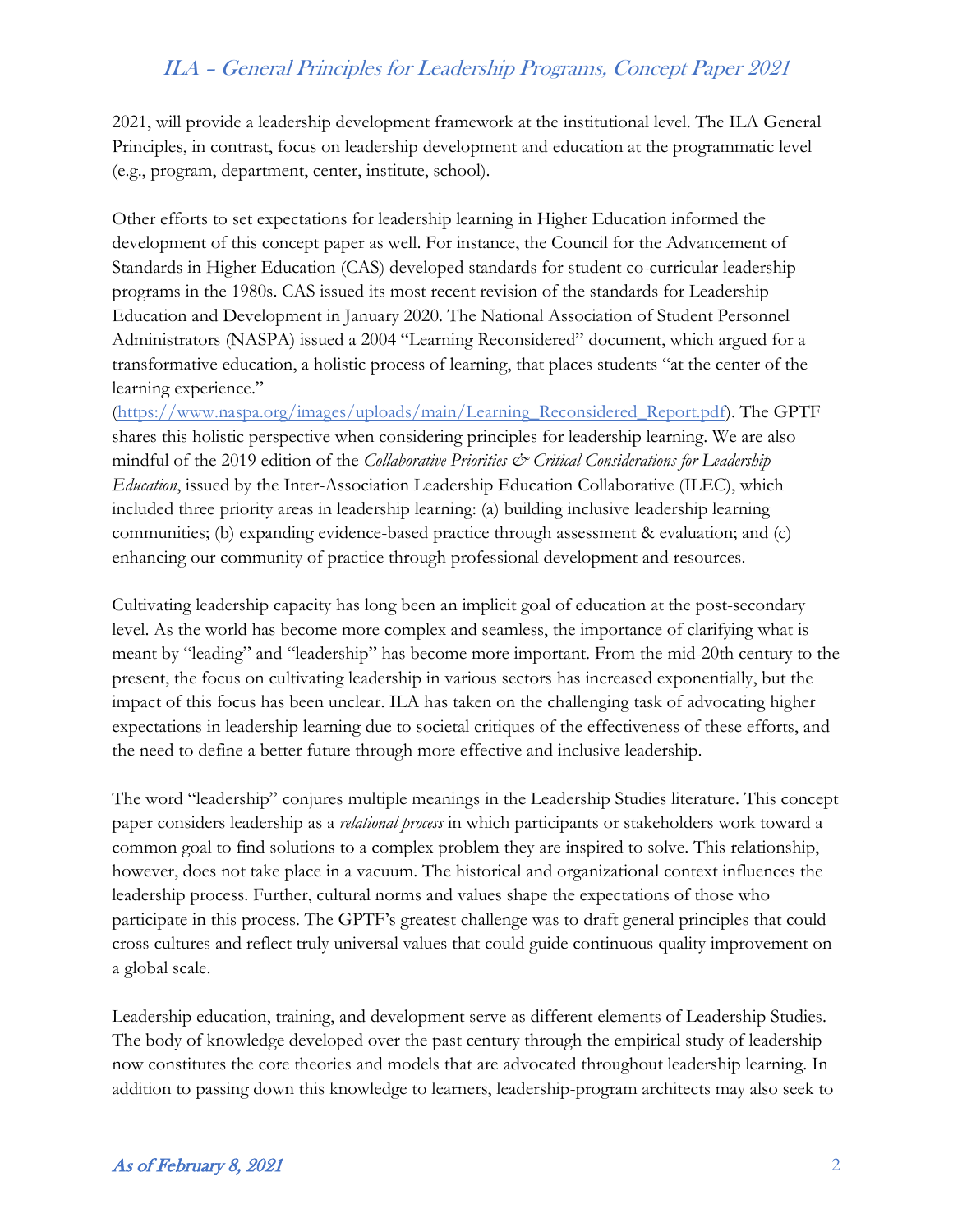develop competencies through leadership training (skill-building). The combination of leadership education and training provides a foundation for leadership growth – the essence of leadership development. "Leadership learning" serves as the inclusive term used for what leadership educators seek to achieve in total (education, training, and development).

Many people unknowingly contribute to or undermine leadership lessons by the way they talk about, celebrate, and encourage "leading." The goal of this concept paper is to present ideas for leadership educators to gain an understanding of how they can build leadership capacity of learners. The work of the GPTF is consistent with recent reports that have identified the top skills that global employers will be looking for in higher education graduates. The World Economic Forum, for instance, has identified these top 10 hard and soft leadership skills for 2025 in a recent report (*The Future of Jobs*): analytical thinking and innovation; active learning and learning strategies; complex problem-solving; critical thinking and analysis; creativity, originality and initiative; leadership and social influence; technology use, monitoring and control; technology design and programming; resilience, stress tolerance and flexibility; and reasoning, problem-solving and ideation. [\(http://www3.weforum.org/docs/WEF\\_Future\\_of\\_Jobs\\_2020.pdf\)](http://www3.weforum.org/docs/WEF_Future_of_Jobs_2020.pdf).

Leadership learning remains an emerging field, and the ILA's Leadership General Principles are an indication that core theories and concepts have begun to unify and thereby improve the study and practice of leadership. The global conversation regarding common principles is crucial and must be recognized as evolving, which requires openness and a commitment to discerning a workable unity among leadership educators that serves all, rather than a detailed, fine-tuned, and prescriptive view that serves only a sub-set of educators.

A statement of general principles about leadership that will be applicable across sector, culture, and time must provide the opportunity for leadership educators to incorporate various research and theoretical frameworks. It is ILA's belief that there are certain leadership capacities that can be discerned from the current evidence of research, theory, and practice and that these have been, and continue to be, refined over time. Leadership educators cultivate in their learners these capacities: an understanding of history and experience; an agile and open mind; examination of oneself and systems of leadership through a critical perspective; active and engaged learning; effective dialogue and problem solving with others; adaptability and resilience; purposeful and evolving aspiration to achieve societal good; local and global perspectives; ethics and core values; and optimism while engaging in addressing difficult challenges.

Drawing from previous research and initiatives regarding the evolution of leadership learning across cultures and regions of the world, the ILA offers the following general principles that fall within each of the five topical areas outlined below:

1. **Context**: In a world of rapid change and critical, seemingly intractable local and global problems, leadership programs foster optimism and the desire to bring about positive and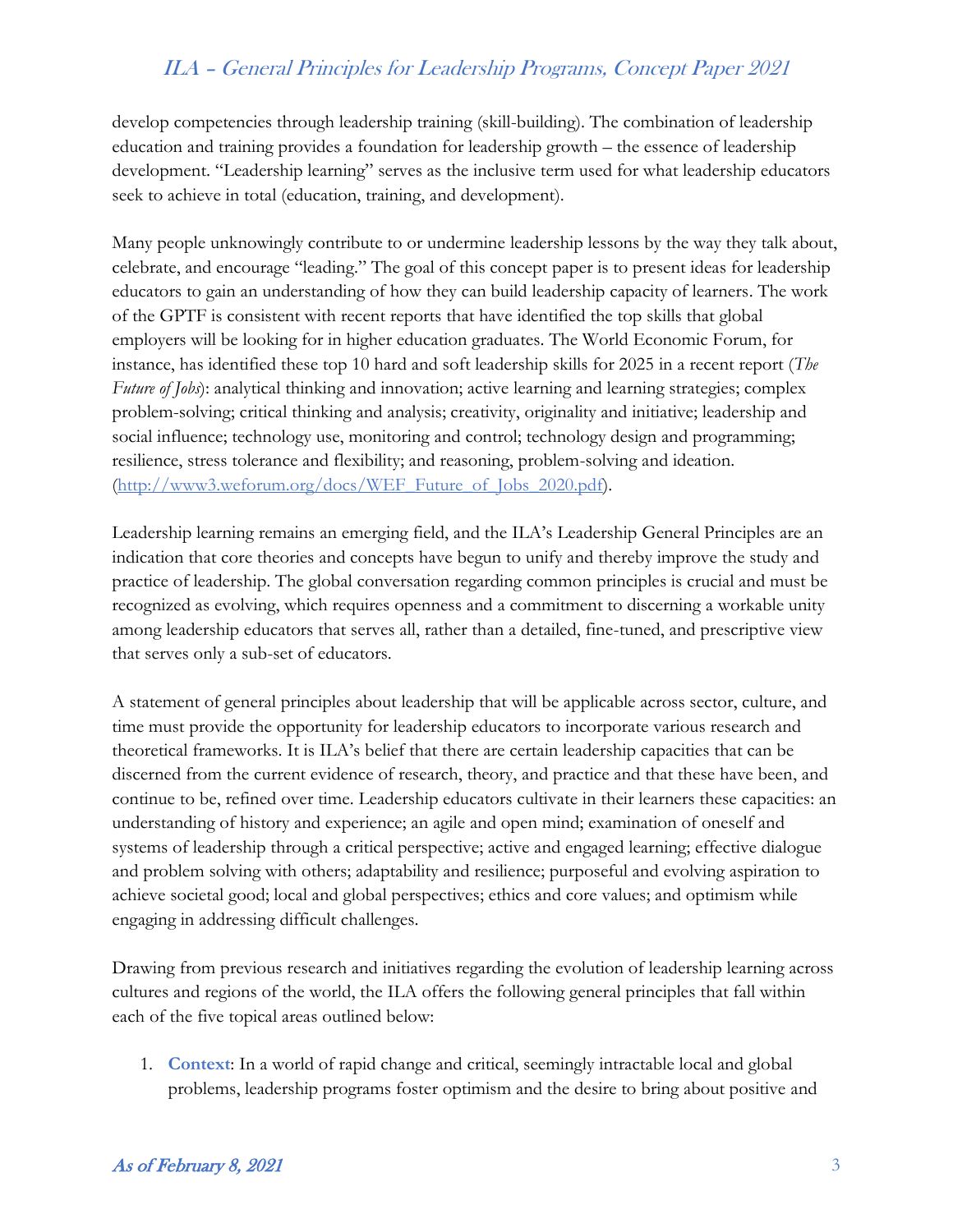transformative change. They prepare learners to be agile, open-minded, and humble. Learners deal with increasing volatility, uncertainty, complexity, and ambiguity. The best leadership programs encourage a global, as well as local, perspective, and a respectful, holistic, systems approach to engaging multiple stakeholders.

- 2. **Conceptual Framework**: Leadership programs recognize that the capacity for effective leading and following resides in each person, and that broader numbers and more diverse leadership are important in resolving the challenges of the modern age. Deeper learning in leadership is demonstrated by critically examining one's own and other's assumptions through active learning and practice and by analyzing the use of power and its impact. Most importantly, leadership learning is guided by a cohesive and coordinated framework that results in repeated and consistent messages across the entities, disciplines, and experiences that learners encounter.
- 3. **Content**: Truly transformative leadership is shaped by aspirational vision and the pursuit of purpose, approached from both a humanistic and pragmatic perspective that strives to serve the common good and create inclusive and sustainable communities. It is culturally sensitive and relevant, grounded in ethics and core values such as integrity, courage, humility, honesty, fairness, empathy, and transparency.
- 4. **Learning**: The most effective leadership education programs incorporate highly active and engaging instructional strategies and recognize the appropriate developmental level and maturity of the learner. They create a "trusted space" that integrates theory, practice, and experiential learning to build core competencies such as critical thinking, problem-solving, and teamwork. They promote engagement, dialogue, reflection, and active questioning of learners' experiences as both leaders and followers.
- 5. **Metrics, Outcomes, and Assessment**: Clearly and concretely described outcomes are required based on the type of leadership program, its context, individual learner goals, and programmatic goals within each individual leadership program. Similarly, assessments need to be directly aligned to the program's goals and outcomes to provide valuable information. Leadership learning and program outcomes are regularly evaluated to assess effectiveness and ensure continuous quality improvement.

These five areas and the general principles within them serve as a foundation upon which an existing leadership program – as well as those designing new programs – can build to promote continuous quality improvement.

We will now dive deeper into the five areas and respective principles and offer key questions that programs are encouraged to examine under each. The questions were drafted in the specific context of higher education with the "Learning" area as the most specific in its focus. Other sector leadership educators will likely need to adapt the questions to their own settings.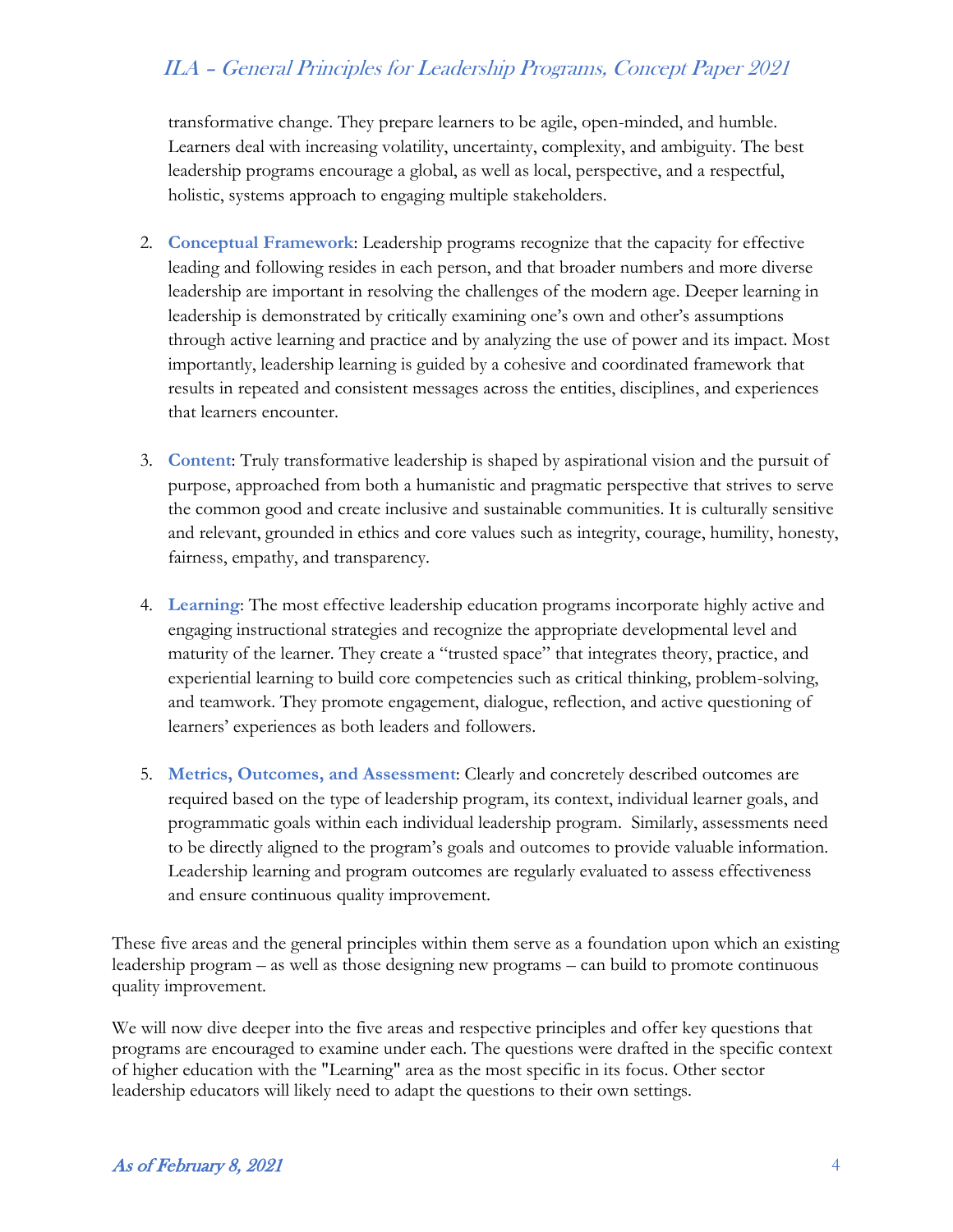## **Context**

## How does the context of leadership learning affect the program? Why is it important to consider context for leadership learning?

The context for leadership learning is informed by global, national, local, and organizational factors. It also incorporates history, traditions, culture, and language. Of equal importance is the individual's contribution to this context, in identity, background, values, knowledge, and experience. Leadership learning not only promotes a global and a local outlook in terms of knowledge development and impact, but also responds to the tensions that exist between global and local forces, recognizing how leadership must endeavor to reconcile these. Key to leadership learning are a number of underlying conceptual, epistemological, and design principles.

### Contextual Dimensions: Global and Regional

- i. What are the global contexts and environmental drivers for leadership learning?
- ii. What are the regional dimensions and imperatives which relate to a particular area of a country or the world and how is it reflected in leadership learning?
- iii. How does it provide a common language for dynamic contextual learning, within specific settings, events, or circumstances?

### Contextual Dimensions: National

- i. How does the national context shape the conceptualization and production of knowledge creation within the leadership learning program?
- ii. How is the program embedded in a given program culture and socio-institutional system (or a set of them, as many learners have a multinational range of experiences)?
- iii. To what extent are the leadership learning programs evaluated on the social and environmental impact that their research and teaching program has on their immediate and not-so-immediate community contexts?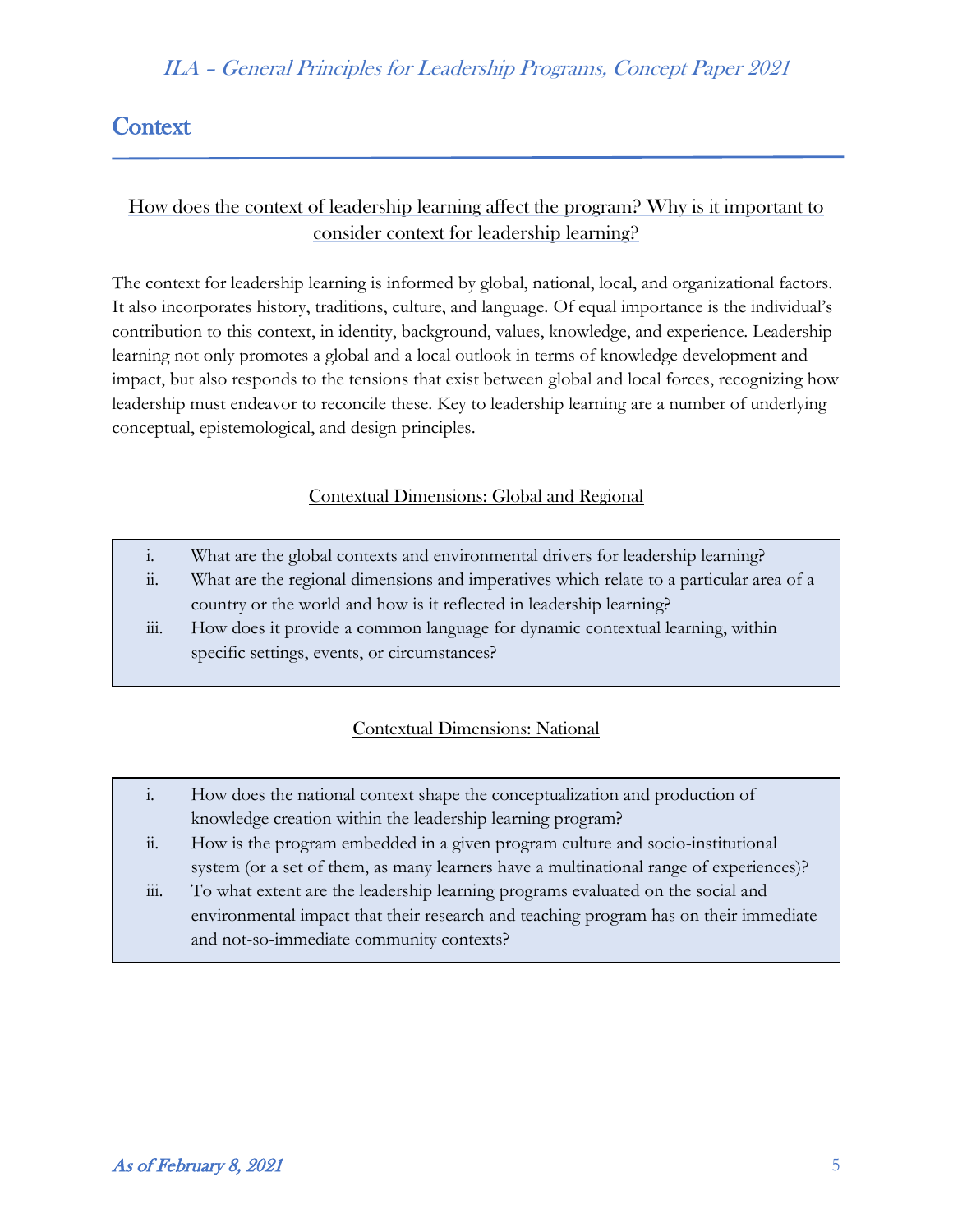### Contextual Dimensions: Organizational

|  | What does the institution say and celebrate about leadership? |  |  |
|--|---------------------------------------------------------------|--|--|
|  |                                                               |  |  |
|  |                                                               |  |  |

- ii. What do stakeholders (e.g. employees, managers, executives, the community) expect of the institution in relation to cultivating leadership capacity?
- iii. How does the program promote collaboration across the institution?
- iv. Does the institution address learners' access to, and proficiency with technology for leadership learning?
- v. How is understanding organizational culture and culture change embedded in the program?

# Conceptual Framework

Ī

What is the conceptual framework for leadership learning?

The current complex environmental, social, and political conditions of the earth are intimidating but human beings have demonstrated resilience in adapting to these periods of great difficulty. Human organizations thrive because they acclimate to changing circumstances through broad and diverse participation. Including people with diverse perspectives is essential for leadership to develop human capacity and efficacy. Further, leadership educators have a responsibility to conceptualize leadership learning that realistically recognizes these conditions and offers constructive and hopeful processes to respond to them.

Responding to the challenges and opportunities of leadership learning within current world conditions requires a broad conceptual framework that relies on research, knowledge, and insights about organizations in the public, nonprofit, and for-profit sectors. Leadership learning includes ethical implications of power, the need for legitimacy of power, understanding the relevance of leadership and command, and the benefits of moving from power to authority.

The focus on cultivating leadership potential varies across institutions, but almost every organization is more effective when links across entities, disciplines, and experiences are encouraged. Discreet programs, experiences, or courses as well as the comprehensive array of opportunities need to be aligned, repeating core principles, concepts, and rigor of pedagogical methods. The following "Conceptual Framework" questions are proposed as stimuli to increase the priority and integration of leadership learning in participants' experience. Further, they strengthen institutional will and serve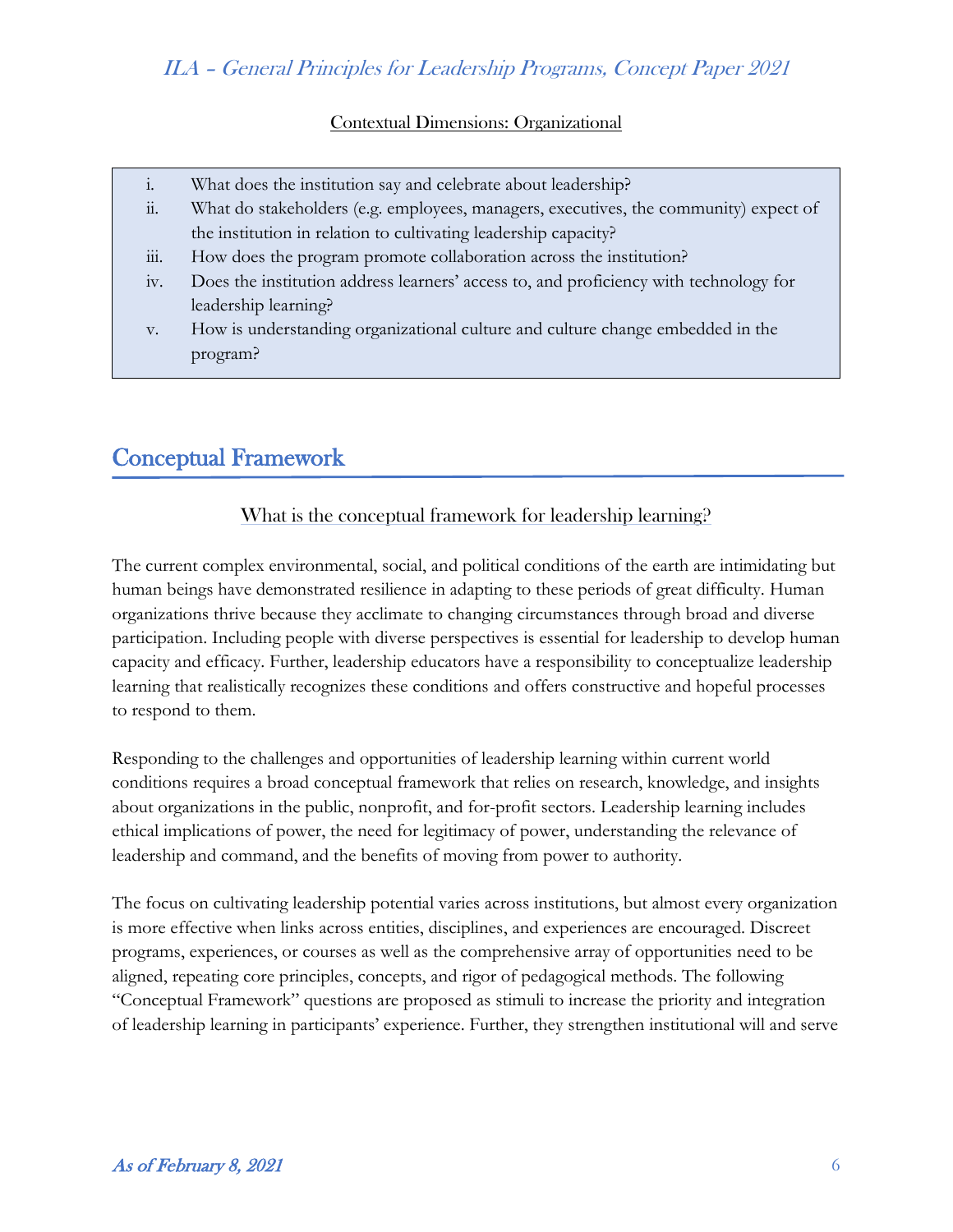learners by leveraging the resources of the institutions in which they enroll and communities with which they engage.

- i. How is the program's context considered when developing the conceptual framework (e.g., institutional history, intended impact, fiscal & human resources)?
- ii. Has the conceptual framework been articulated in a way that makes it possible to derive program content, pedagogy, and learning outcomes?
- iii. What theories, research, and wisdom of practice are useful in articulating the program's purpose and goals?
- iv. What evidence exists that the program and its purposes/goals are aligned with the institutional mission, vision, and strategic plan, and adds value to them?

### Conceptual Framework: Philosophy, Purpose, and Goals

- i. What is the mission/purpose of the program?
- ii. What is the program's vision for the future?
- iii. How is the relationship among learners' identities, their practical experience, and wisdom informed by research or theory? How is this relationship addressed?
- iv. How are conditions that result in equity, justice, and sustainability across diverse populations and contexts addressed?
- v. In what ways are participants supported by a community of learners that both challenges and supports them?
- vi. Are other statements of standards (e.g., disciplinary, associational, professional, competency frameworks) relevant to the program and the learners' experiences? For instance: Principles of Management Education (unprme.org); the UN Global Compact Principles (unglobalcompact.org); the UN Sustainable Development Goals (SDGs); CAS Standards.

### Conceptual Framework: Learning Environment

- i. How are the general principles, goals, objectives, and outcomes connected to the program's philosophy and mission?
- ii. Does the conceptual framework incorporate diverse options designed to achieve multiple purposes (i.e., training, education, development, and capacity building) delivered through multiple strategies (e.g., virtual/in-person, credit and non-credit courses, seminars, workshops, conferences) and targeting diverse populations?
- iii. How is building capacity for both individuals and communities of concern incorporated throughout the program?
- iv. How does the program select learning activities and interventions for high likelihood of impact?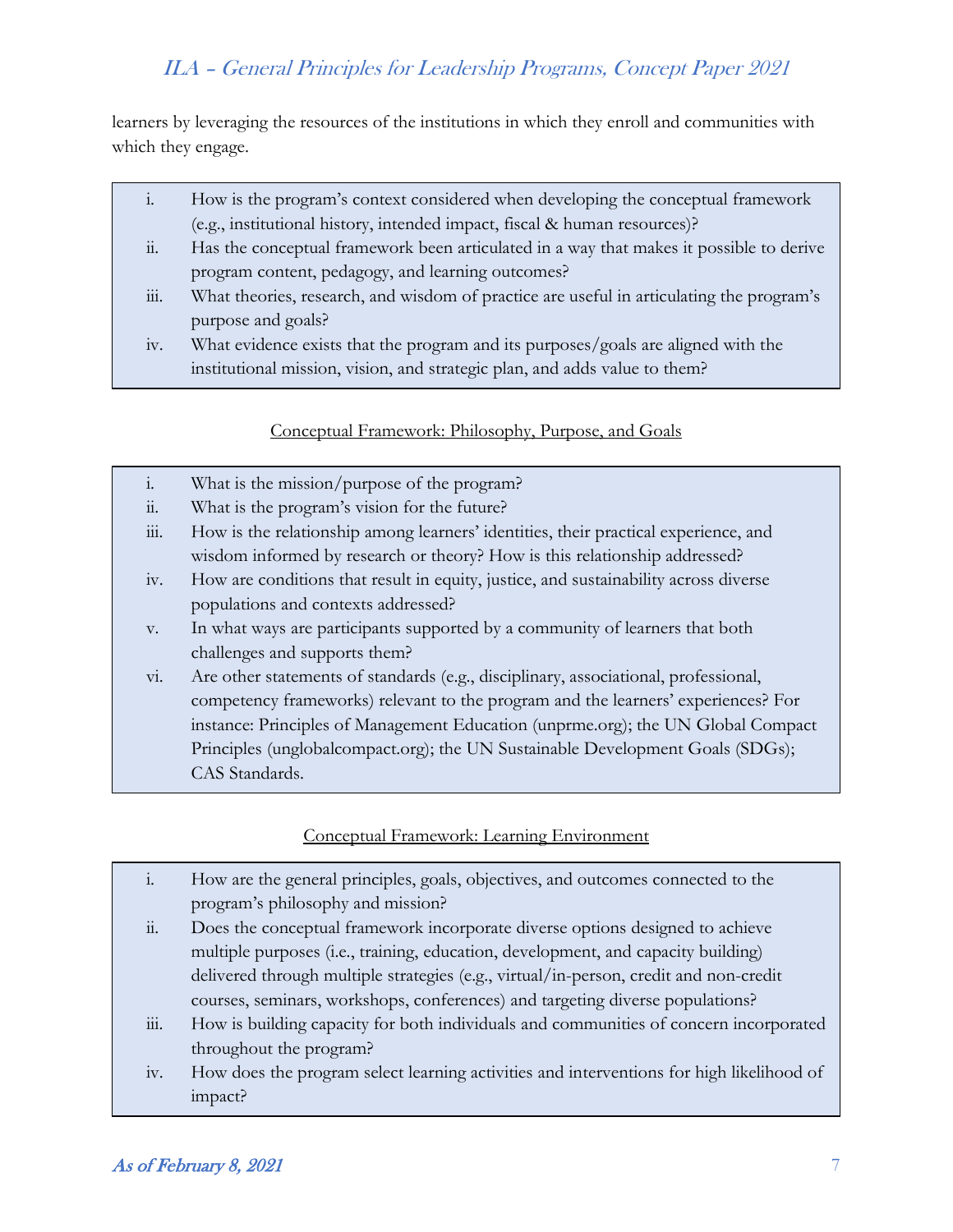## **Content**

Ξ

### What is the content included in leadership learning and how was it derived?

The thought process for developing the program's content needs to be deliberate and inclusive. The program's robustness is a function of balancing well-established theories and evidence-based academic research with relevant effective practices. The content's depth and delivery methods appropriately correspond to the learner's background and experience, educational level and learning needs, and are conducive to achieving the program's learning outcomes. Furthermore, transitioning among the various program components is well planned, creating a seamless learning experience from intellectual rigor and personal reflection to application in real time. The program could also be further enhanced by embedding one or more globally accepted frameworks. Finally, the program needs to be adaptable enough to enable interdisciplinarity. In the end, the content inspires participants and helps them to see leadership as a process whereby its deliberate and thoughtful enactment brings about positive change – transforming themselves, their communities, their organizations, and in the end, the world.

Several building blocks shape the content of leadership learning. First, the foundation of the program sets the tone for other building blocks of content. The design of the content in terms of sequence, interconnectivity, interdisciplinarity, and its relation to outcomes needs to be identified while observing the nature of the target audience. Second, leadership concepts supported by theories and global frameworks are specified while taking into account the geographical and cultural aspects of leadership. Third, a causal association between the program's content and personal development is evident in relation to capacity building and the development of leadership skills. Fourth, the organizational leadership dimension of the content defines the individual – organization interaction through various means such as communication and culture. Fifth, embedding global leadership in the program's content acknowledges the variations and complexities of leadership within the contexts of transnational economies, political spectrums, and environmental ecosystems. Sixth, highlighting ethics in the program brings issues such as morality, legality, integrity and governance to the forefront when setting the content of the program.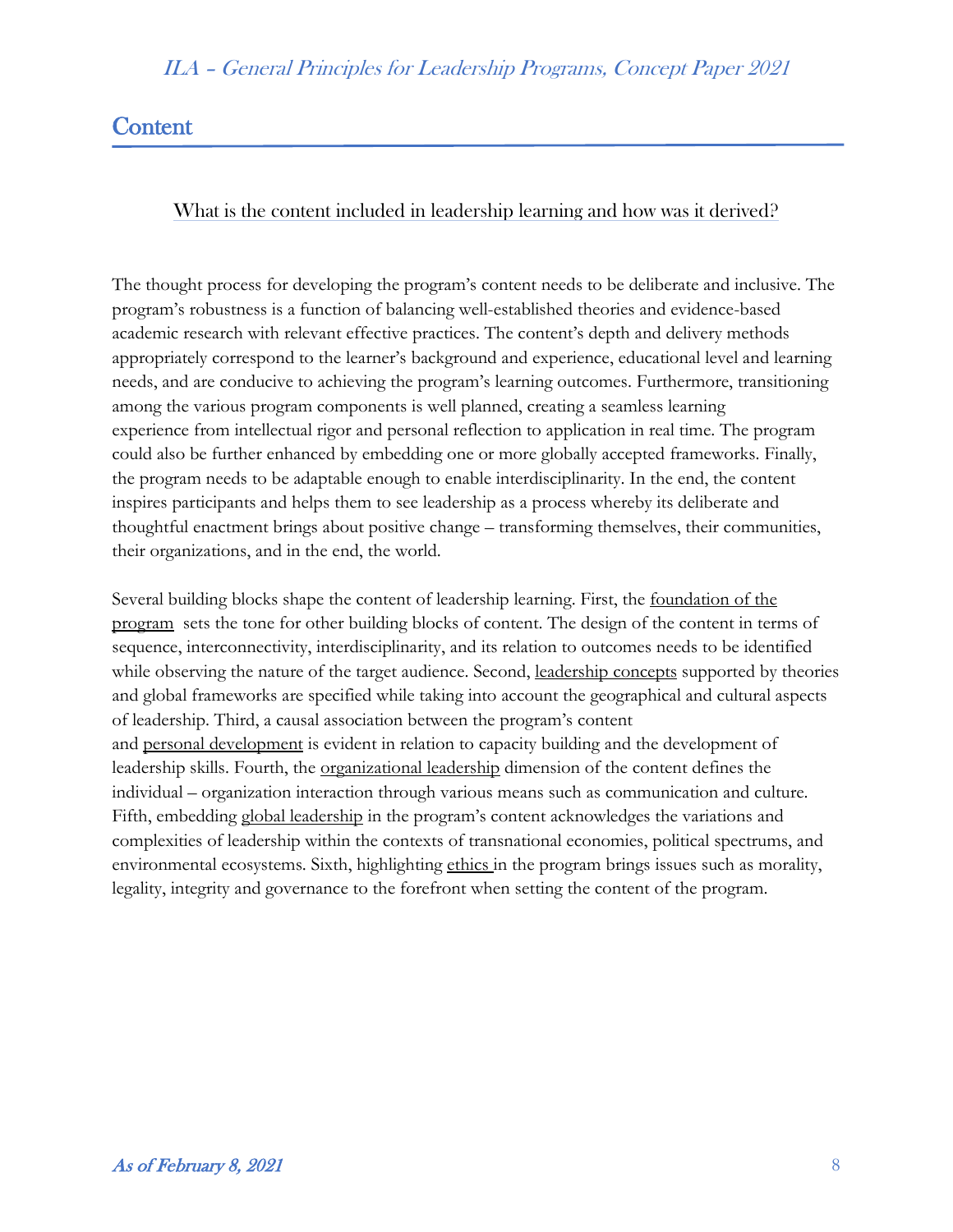#### Content: Foundations of Program

- i. How do conceptual elements (e.g., theory, research, wisdom in practice) influence the program content?
- ii. How do contextual elements (e.g., diversity, globalization, security, and technology) influence the program content?
- iii. How is the program's course content appropriately designed to address the development level of the learner (e.g., first-year undergraduate students versus graduate students)?
- iv. How is the program's content related to program outcomes?
- v. To what extent is the content of the program sequenced and connected?
- vi. What broad and diverse grounding in theories, philosophical and historical approaches does the program provide?
- vii. What primary disciplines inform the study of leadership in the program?
- viii. How is the content of this program complemented or infused in other fields in an interdisciplinary manner that illuminates historic, social, political, personal, and other perspectives of leadership?

#### Content: Leadership Concepts

- i. How does the program help learners understand concepts such as leadership (formal and informal), followership, and context at a local, regional, national, international, and global level?
- ii. How does the program help learners master key concepts in strategic leadership such as vision, purpose/mission, needs assessment, planning, change management, problem solving, conflict, decision making, motivation, building cultures, fiscal responsibility, and innovation?
- iii. Does the content contain current/contemporary/developing theories/concepts as well as classic theories or concepts?
- iv. How is bad or toxic leadership recognized and addressed?
- v. How is the continuum of responsibility from followership through full engagement and leadership addressed?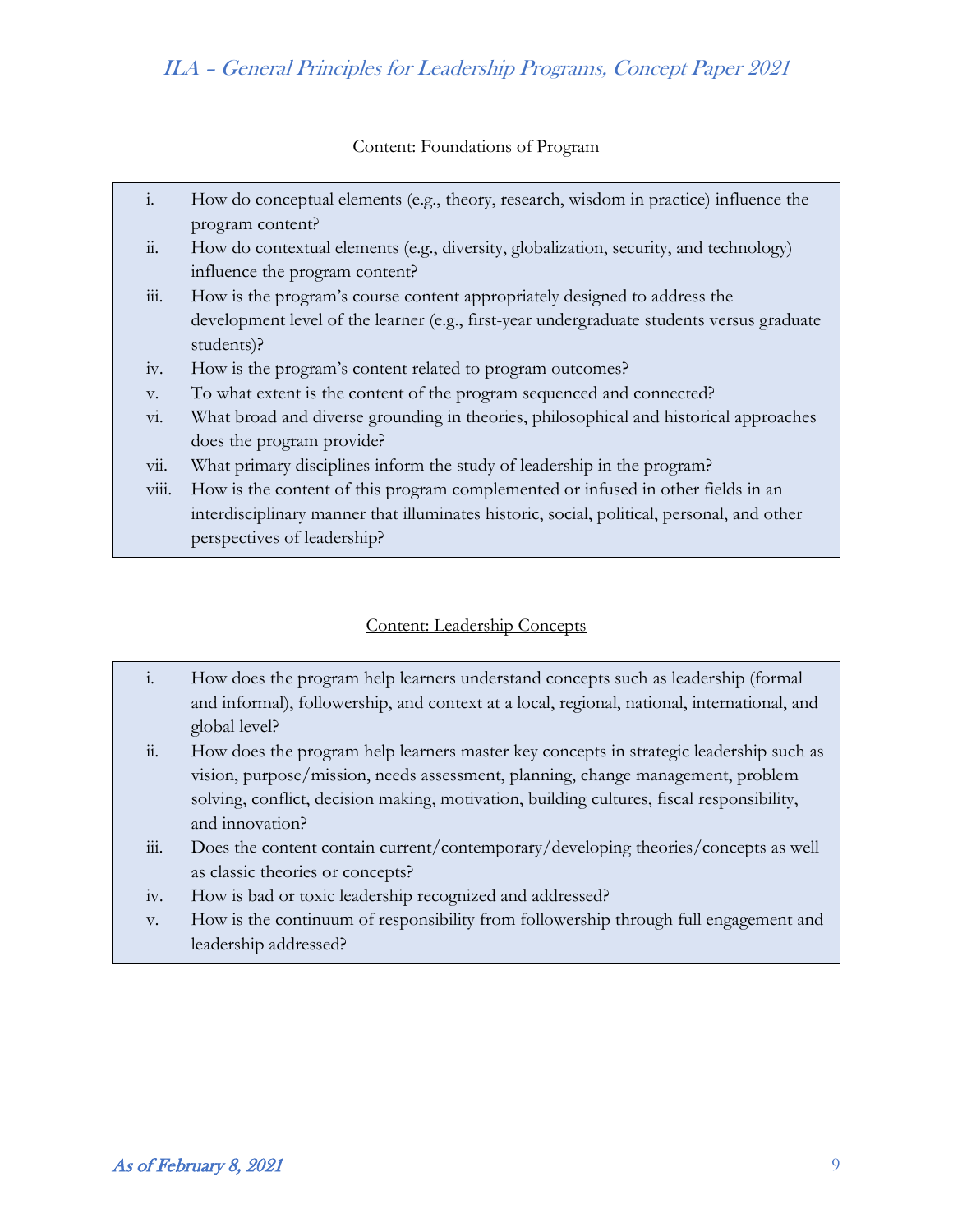### Content: Personal Development

- i. How does the program promote personal development in ways that lead to increased capacities for individual and collective leadership?
- ii. Is there any reference to specific skills and competencies (e.g., critical thinking, growth mindset, systems thinking, stakeholder engagement, collaboration, communication, emotional and gender intelligence)?
- iii. In what ways is self-awareness fostered in participants as a foundation for ongoing and life-long learning in leadership?
- iv. How does the program identify learners' stages of development and maturity levels in the selection phase? How does the program address learners' characteristics (i.e., identity development, culture, life experience, and comfort in learning)?

### Content: Organizational Leadership

- i. To what extent does the program advance an understanding of different organizational contexts (e.g., nonprofit, for-profit, public sector, public-private partnerships) and their governance?
- ii. How does the program include aspects of interpersonal skill development, such as collaboration, cooperation and communication, necessary in a team context?
- iii. How does the graduate or undergraduate program help learners to experience and reflect on such concepts as: organizational context and structure for action and results; organizational design and structure; organizational dynamics (formal and informal communication, culture, technology, group dynamics); and law and policy?

### Content: Global Leadership

- i. How does the program advance learners' understanding of leadership across physical and cultural boundaries?
- ii. How do the learners apply their leadership learning to a transnational context? This would include dynamics of interconnectivity, global cooperation, global competition, sustainability of economies, politics, and the environment.
- iii. How does the program help learners understand the global dynamics of the  $21<sup>st</sup>$  century (e.g., globalization) and how to navigate conflicting values and rights?
- iv. How does leadership learning create conditions for people and organizations to thrive by addressing equity, justice, and sustainability across diverse populations and contexts?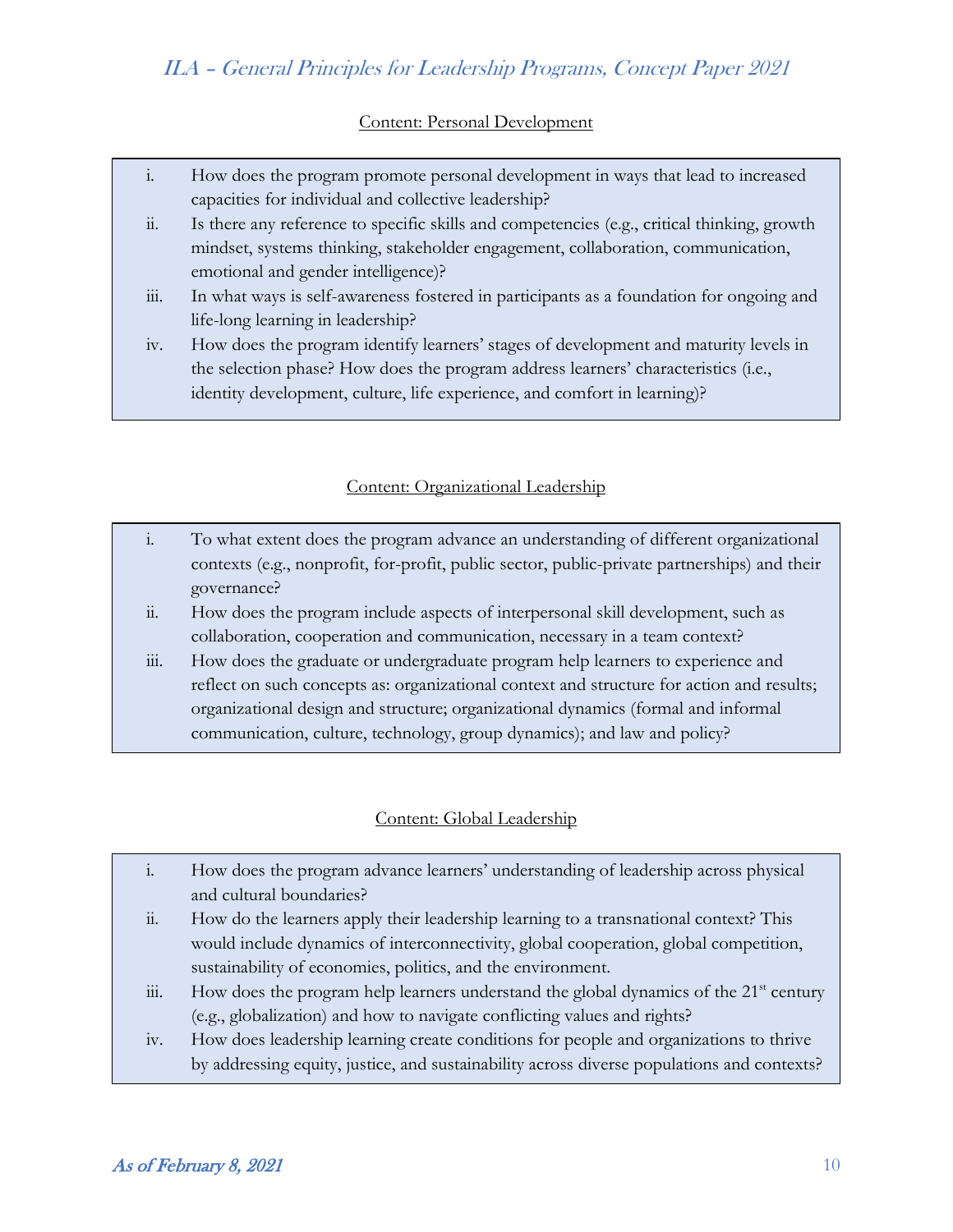#### Content: Ethical Leadership

|               | Does the program introduce learners to the different philosophical principles related to   |
|---------------|--------------------------------------------------------------------------------------------|
|               | ethical leadership (e.g., Utilitarianism, Ethical Egoism, Kantianism)?                     |
| $\dddot{a}$ . | How does the program address the ethical complexities (e.g., good vs. bad; morality vs.    |
|               | immorality, moral absolutism vs. moral relativism, character, virtue, social justice,      |
|               | efficiency, moral reasoning, and constitutional rights) of inclusive leadership in action? |
| 111.          | How does the program encourage learners to examine their own values in relation to         |
|               | ethical leadership principles?                                                             |
| iv.           | Does the program effectively contrast "good" and "bad" leadership practices through        |
|               | well documented real-world examples?                                                       |

## Learning

### What teaching and learning methods are appropriate to maximize leadership learning while being mindful of critical situational factors?

Leadership education focuses on the pedagogical practices of facilitating leadership learning in an effort to build human capacity. The questions below provide a focus for leadership education and how each domain of situational factors influences the decisions made about leadership learning goals, feedback and assessment, and teaching and learning activities. In doing so, program architects allow insights that emerge from questions related to situational factors of the learners, leadership educators, and learning environment, to inform how such learning is facilitated with respect to the questions related to learning goals, feedback and assessment, and teaching and learning activities.

#### Learning: Situational Factors of the Learners

- i. What are the learners' developmental levels, that is, how does the leadership program identify learners' stages of development and maturity levels in the selection phase? How does the program address learners' characteristics (i.e., identity development, culture, life experience, and comfort in learning)?
- ii. What theories of development (e.g., human, student, adult, identity) inform the programmatic decisions to engage learners?
- iii. How do the situational factors of the learners influence their roles and responsibilities as they develop as learners and leaders?
- iv. What is the program target level of the learners (e.g., undergraduate, graduate, executive education, professional development)?
- v. How might the social and cultural contexts impact the learners' understanding of the processes of teaching and learning and their possible roles in these processes?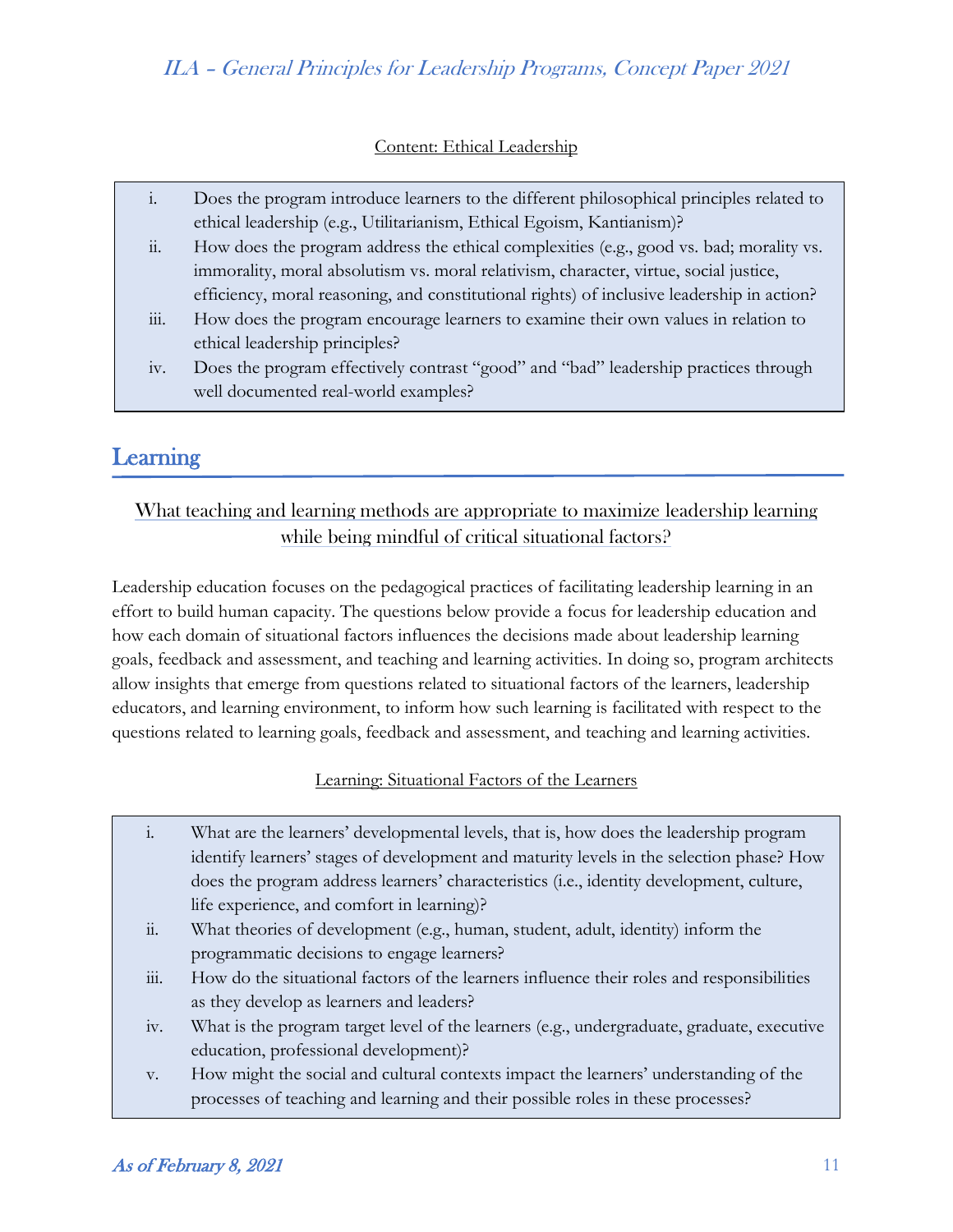#### Learning: Situational Factors of Leadership Educators

- i. What methods might be employed to increase instructors' capacities to utilize a wider array of teaching/learning processes?
- ii. How might social and cultural contexts influence the educators' understanding of leadership?
- iii. How do educators connect theory (conceptual framework) to practice (e.g., real-world examples)?

### Learning: Situational Factors of the Learning Environment

- i. Which philosophical or theoretical foci would be most appropriate for learners and educators in this teaching environment?
- ii. What are the social and cultural contexts/issues/concerns in which teaching and learning take place?
- iii. How do leadership educators and their programs create learning environments (i.e., physical, virtual, technology-enhanced, or some combination) that maximize the learning experience?

### Learning: Learning Goals

- i. How is pedagogy intentionally selected and used to enhance student learning?
- ii. What are the expected learning goals at each stage of learners' development in the program?
- iii. What types of leadership learning (e.g., knowledge, development, training, observation, engagement) are appropriate to attain particular learning goals in the program?

#### Learning: Feedback and Assessment

- i. What feedback and assessment strategies are developmentally appropriate for the learners in the program?
- ii. What assessment strategies are most appropriate and intentionally aligned with specific content, competencies, and types of leadership learning?
- iii. How is peer feedback used in the program?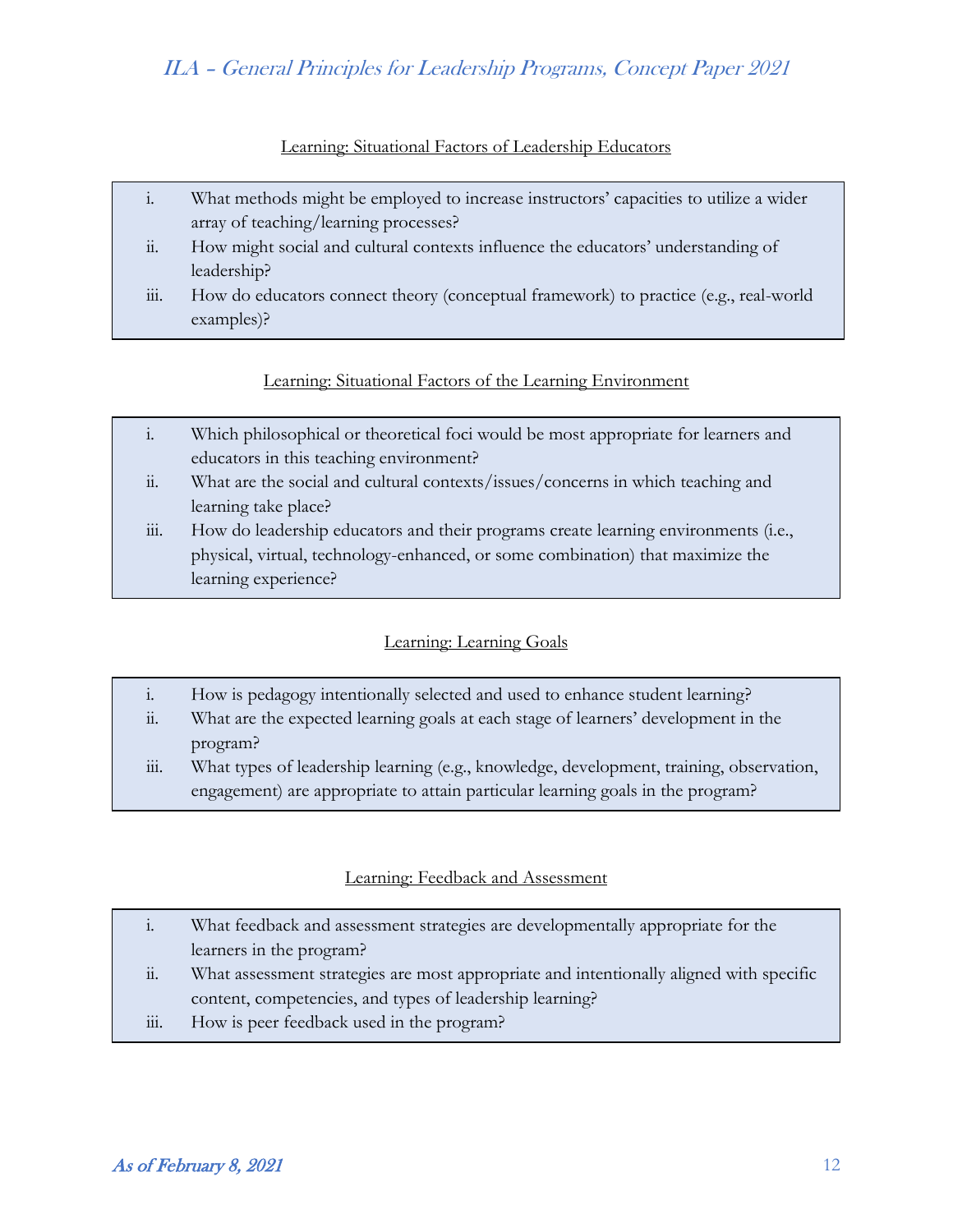#### Learning: Teaching and Learning Activities

- i. What instructional strategies are developmentally appropriate for the learners in the leadership program?
- ii. What evidence-based practices (e.g., pedagogy, experiential, active-learning, highimpact) do educators use in the program in order to enable learners to demonstrate leadership knowledge, attitudes, skills, and aspirations?
- iii. In what ways are experiential learning. such as critical reflection that supports learners' active questioning of their experiences as leaders and followers in the program/course, institution, and society at large, incorporated throughout the leadership program?

## Metrics, Outcomes, and Assessment

Ξ

### What are the program's metrics, outcomes, assessment strategies, and evaluation processes?

The scope of outcomes represented by education programs focused on learning "leadership" is large. Some programs are designed to support the development of their participants into leaders in specific contexts such as women in leadership programs and faith-based programs. Others embrace a broader leadership learning curriculum. Some programs provide more emphasis on the "study" of the concept of leadership, where understanding application goes hand-in-hand with evaluating the current state of the field and adding new knowledge within it. Some programs rely heavily on social science while others provide a stronger foundation in the humanities. The effective assessment and evaluation of leadership programs, therefore, begins with an explicit understanding and listing of goals and outcomes. These goals and outcomes encompass both the level of the individual learner as well as the program itself. In this way, leadership programs strive to illustrate the measurable impact of their interventions. Moreover, program officers need to focus on the program successes and learn from failures.

Effective leadership learning requires explicit, transparent, and concrete outcomes, and these outcomes need to be regularly assessed with the goal of continuous programmatic improvement. In addition, these processes inform all relevant stakeholders – program architects, university administrators, program participants, financial donors, etc. – with information regarding the success of the program's efforts.

The ILA does not endorse any specific outcomes for leadership learning as more preferable than others. This concept paper serves as a compass – ensuring that program assessment officers advance

#### As of February 8, 2021  $\frac{13}{3}$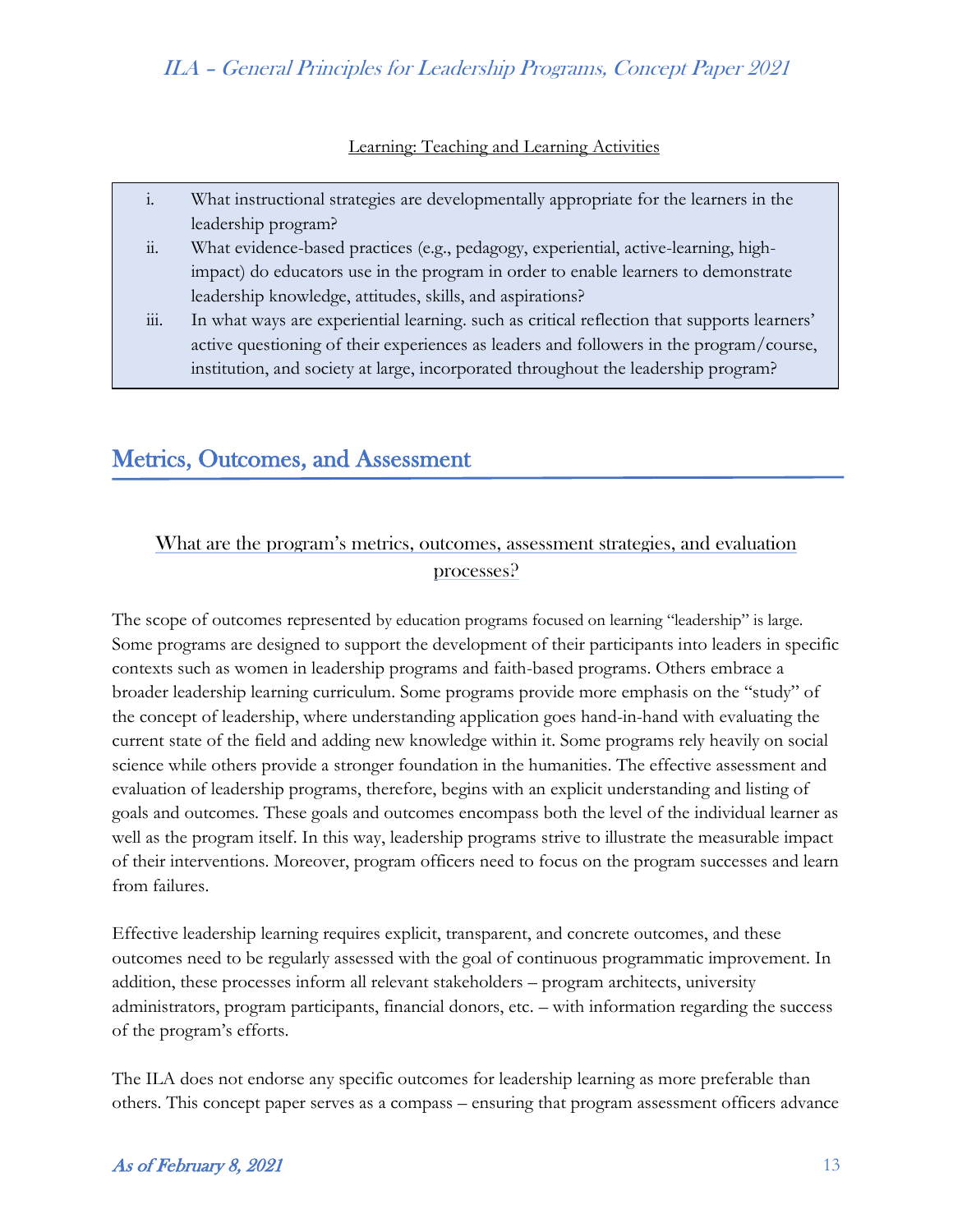in a direction that supports the program's specific goals and objectives, and not as a detailed blueprint to follow when building one's assessment efforts.

Outcomes associated with leadership learning may be cognitive, affective, and behavioral. What is most important is that they are transparent. Prospective participants should know what the program intends for them to accomplish through participating. In their stated outcomes, programs need to be explicit about how they define leadership, the environmental contexts for which the program prepares participants; and the specific goals the program intends to achieve.

Program outcomes should be embedded in a similarly transparent process of assessment and evaluation that results in continuous quality improvement. This process needs to be consistently enacted within the program development cycle, in which outcomes are assessed after the activity (e.g., courses, workshops, conferences). Further, these assessments are used to inform improvements to stated outcomes as well as program initiatives designed to achieve those outcomes. Participants themselves are at the heart of contributing to assessment efforts.

Although the method of assessment may vary (e.g., self-assessment, behavioral observation, capstone projects, comprehensive examination), they must provide meaningful information that align with the stated program goals and outcomes.

Using an outcomes and assessment cycle, program officers respond to the following questions for efforts that exist within their programs:

- i. Does the program utilize a cycle of assessment, evaluation, and decision-making for a continual cycle of improvement based on the program's stated outcomes?
- ii. Is the assessment process for data collection clear?
- iii. Do the processes for evaluation and decision-making involve key constituencies?
- iv. Does decision-making inform continued improvement in developing curriculum and outcomes?
- v. Does the program utilize assessment and evaluation cycles for individual learning outcomes, initiatives, as well as the overall program outcomes?
- vi. Does the program also take into consideration campus-level goals and outcomes (e.g., mission, values, and vision)?
- vii. Does the program consider its context within the broader society in its assessment and evaluation efforts?
- viii. How does the program communicate the results of its assessment and evaluation cycles to relevant stakeholders, including participants and the general public?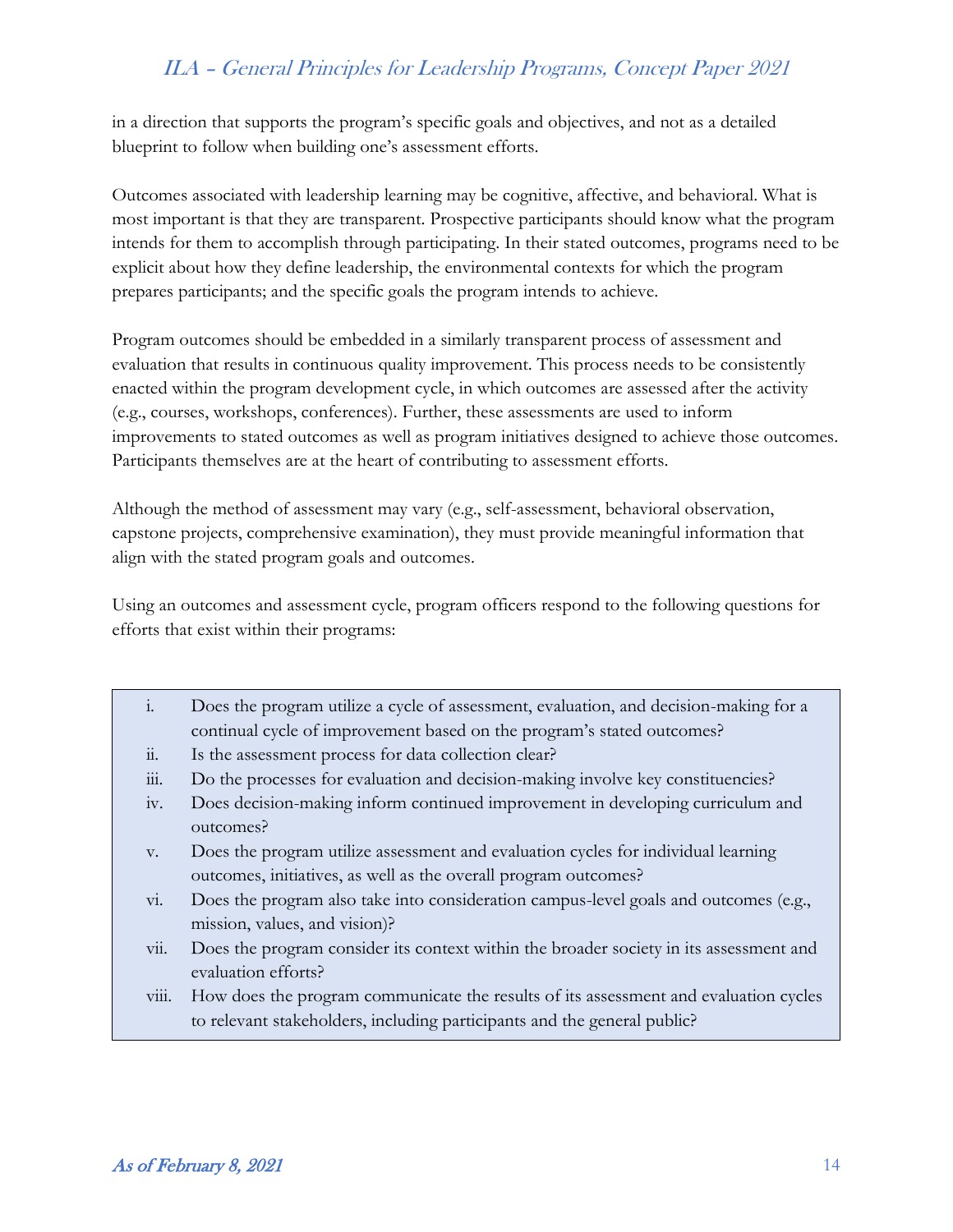# Next Steps for the Implementation of the ILA Leadership General **Principles**

The Task Force recognizes that the field of Leadership Studies, like any other discipline in higher education, is always evolving and expanding its knowledge in research, theory, and practice. Leadership learning is not a simple and unidimensional enterprise; it is the product of multiple factors that may be unique to each institution or organization. The word "standards," therefore, does not connote an immovable bar or one model that fits all. The general principles outlined in this concept paper are designed to serve as a compass to guide new and existing leadership programs toward continuous quality improvement. The principles encourage program designers to aim high through providing rigorous and intentional leadership learning opportunities for their participants.

As a living document, the principles and related guiding questions should be reviewed regularly and periodically. These leadership program principles, therefore, should be adapted to reflect new challenges over time.

As a global initiative, these principles also are intended for new or existing programs within any cultural context. While the implementation will be mindful of local traditions and specific cultural norms and values, the general principles in this concept paper are intended to be broad enough to capture the essence of leadership learning across cultures. The guiding questions within each of the five categories encourage self-reflection and intentional steps in program development and assessment.

Finally, the Task Force invites users of this document to disseminate these standards widely. This concept paper is designed to be shared, discussed, and improved upon. The Leadership Studies community is growing at a rapid pace. It is through these discussions that the field will not only establish its rightful place in leadership learning, but will also make a positive impact on the quality of leadership worldwide.

Ξ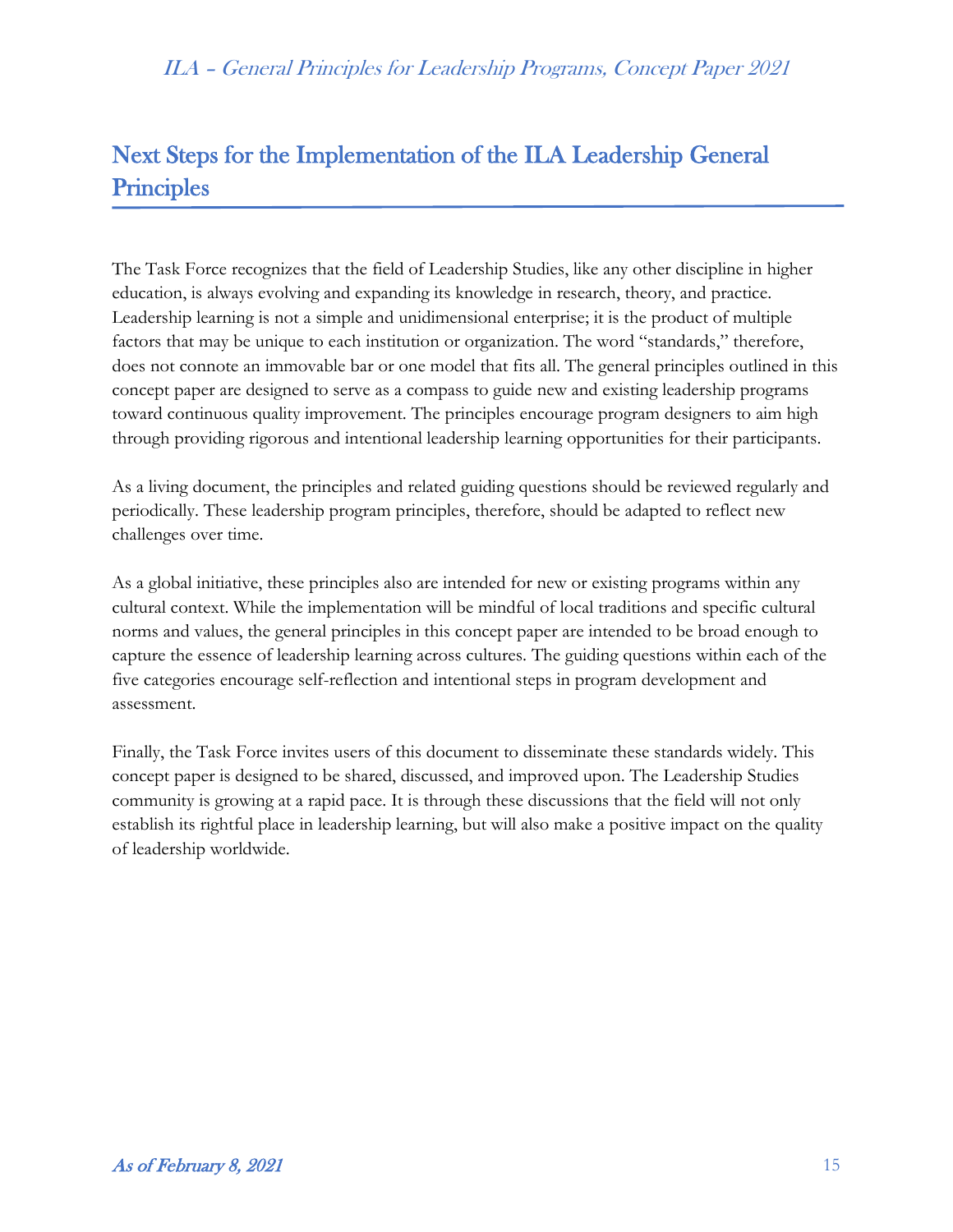## **References**

*The Task Force recognizes that these suggested references are not exhaustive. This list of references serves as a resource for anyone who would like to delve deeper into using the concept paper to develop or refine their programs. This list also will be available on the ILA website and members will have the opportunity to continually update resources.*

- Allen, K. E., & Cherry, C. (2000). *Systemic leadership: Enriching the meaning of our work.* University Press of America.
- Allio, R. J. (2005). Leadership development: Teaching versus learning. *Management Decision*, *43*, 1071–1077.
- Alvarez de Món, S. (2009), *El mito del líder*. Deusto.
- Andenoro, A. C., Allen, S. J., Haber-Curran, P., Jenkins, D. M., Sowcik, M., Dugan, J. P., & Osteen, L. (2013). National leadership education research agenda 2013-2018: Providing strategic direction for the field of leadership education. Retrieved from Association of Leadership Educators website: [http://leadershipeducators.org/ResearchAgenda.](http://leadershipeducators.org/ResearchAgenda)
- Avolio, B. J., & Hannah, S. T. (2008). Developmental readiness: Accelerating leadership development. *Consulting Psychology Journal: Practice and Research, 60*(4), 331–347.
- Bass, B., & Riggio, R. (2006). *Transformational leadership*. 2<sup>nd</sup> ed. Lawrence Erlbaum Associates.
- Bertrand Jones, T., Guthrie, K. L., & Osteen, L. (2016). Critical domains of culturally relevant leadership learning: A call to transform leadership programs. In K. L. Guthrie, T. Bertrand Jones, & L. Osteen (Eds.), *Developing culturally relevant leadership learning* (pp. 9–22). Jossey-Bass.
- Blasco, M. (2012). Aligning the hidden curriculum of management education with PRME: An inquiry-based framework. *Journal of Management Education*, 36(3), 364-388.
- Boyd, B. L., Getz, C. A., & Guthrie, K. L. (2019). Preparing the leadership educator through graduate preparation. In K. L. Priest & D. M. Jenkins (Eds.), *Becoming and being a leadership educator* (pp. 105-121). Jossey-Bass.
- Burns, J. (1978). *Leadership*. New York: Harper & Row.
- Collinson, D., & Tourish, D. (2015). Teaching leadership critically: New directions for leadership pedagogy. *Academy of Management Learning and Education*, 14, 576-594.

#### As of February 8, 2021  $\sqrt{16}$  16  $\sqrt{2}$  16  $\sqrt{2}$  16  $\sqrt{2}$  16  $\sqrt{2}$  16  $\sqrt{2}$  16  $\sqrt{2}$  16  $\sqrt{2}$  16  $\sqrt{2}$  16  $\sqrt{2}$  16  $\sqrt{2}$  16  $\sqrt{2}$  16  $\sqrt{2}$  16  $\sqrt{2}$  16  $\sqrt{2}$  16  $\sqrt{2}$  16  $\sqrt{2}$  16  $\sqrt{2}$  16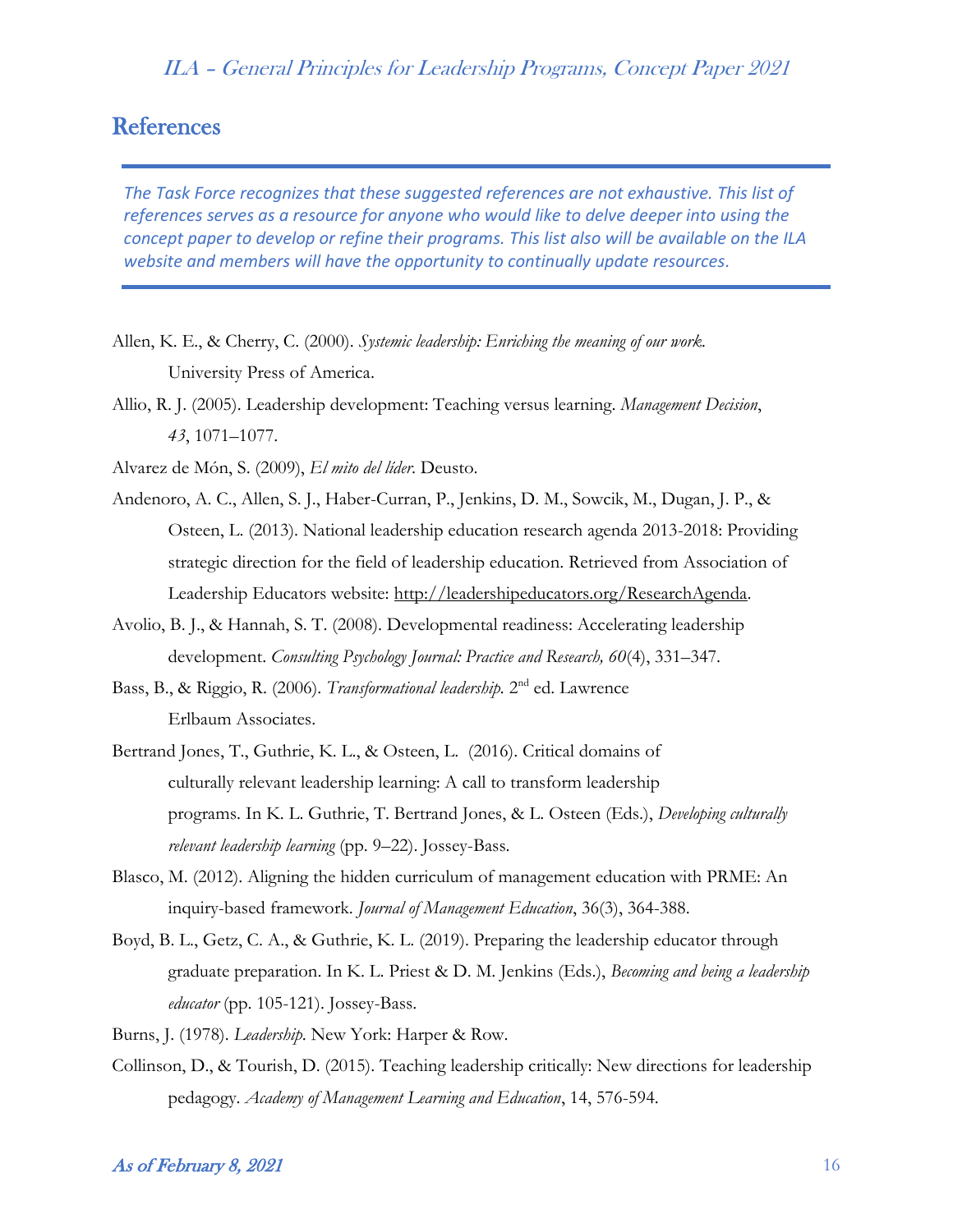- Council for the Advancement of Standards in Higher Education (CAS). (2019). Leadership education and development. Fort Lauderdale, FL.
- Dugan, J.P., Kodama, C., & Correia, C. (2013). *Multi-institutional study of leadership insight report: Leadership program deliver.* National Clearinghouse for Leadership Programs.
- Edwards, G. P., Elliott, C., Iszatt-White, M., & Schedlitzki, D. (2013). Critical and alternative approaches to leadership learning and development. *Management Learning*, 44, 3-10.
- Edwards, G.P., & Turnbull, S. (2013). Towards a cultural approach to evaluating leadership development. *Advances in Developing Human Resources*, 15(1): 46-60.
- Eich, D. (2008). A grounded theory of high-quality leadership programs: Perspectives from student leadership programs in higher education. *Journal of Leadership & Organizational Studies, 15*(2), 176–187.
- Endersby, L., Phelps, K., & Jenkins, D. (2017). The virtual table: A framework for online teamwork, collaboration, and communication. In J. Ahlquist, & L. Endersby (Eds.), *Going digital in student learning* (pp. 75-88). Jossey-Bass.
- Fink, L. D. (2013). *Creating significant learning experiences*. John Wiley & Sons.
- Garrett, J. M., & Camper, J. M. (2015). Formative assessment as an effective leadership learning tool. In J. E. Owen (Ed.), *Innovative learning for leadership development* (pp. 97-106). Jossey-Bass.
- Goodhue, D. L., & Thompson, R. L. (1995). Task-technology fit and individual performance. *MIS Quarterly, 19*, 213–236.
- Guthrie, K. L., Bertrand Jones, T., & Osteen, L. (Eds.). (2016). *New directions for student leadership: No. 152. Developing culturally relevant leadership learning*. Jossey-Bass.
- Guthrie, K. L., & Jenkins, D. M. (2018). *The role of leadership educators: Transforming learning*. Information Age Publishing.
- Haber-Curran, P., & Tillapaugh, D. W. (2015). Student-centered transformative learning in leadership education: An examination of the teaching and learning process. *Journal of Transformative Education*, *13*(1), 65-84.
- Harvey, M., & Riggio, R. (2011). Leadership studies: the dialogue of disciplines. Edward Elgar Publishing.
- Hawkins, B., & Edwards, G. (2015). Liminality and threshold concepts and leadership learning: An initial exploration. *Management Learning*, 46, 24-43.
- Heifetz, R. A., & Linksy, M. (2002). *Leadership on the line: Staying alive through the dangers*

#### $As$  of February 8, 2021 17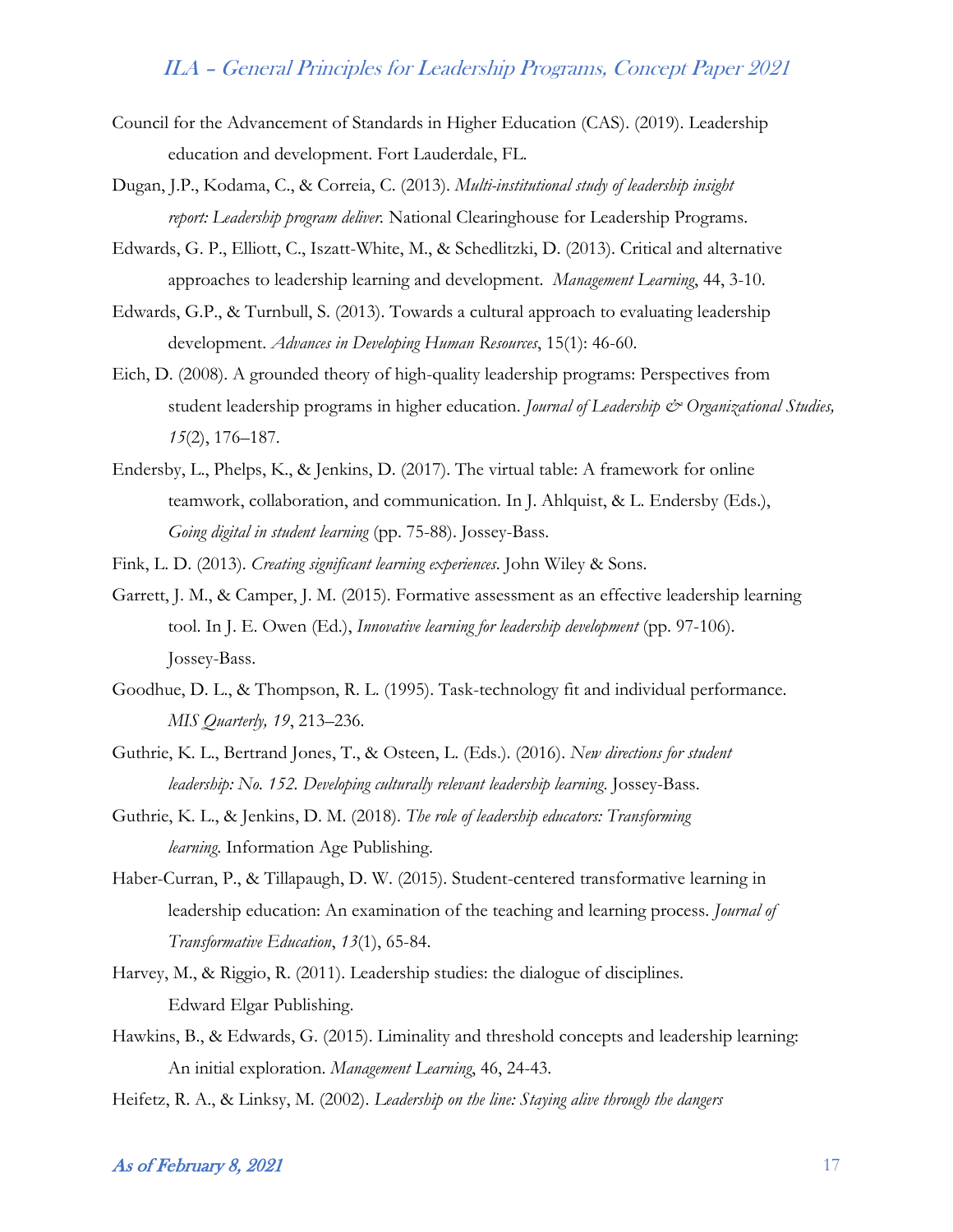*of leading*. Harvard Business School Press.

- Higher Education Research Institute. (1996). *A social change model of leadership development*. (3<sup>rd</sup> ed.). University of Los Angeles.
- Iszatt-White, M., Kempster, S., & Carroll, B. (2017). An educator's perspective on reflexive pedagogy: Identity undoing and issues of power. *Management Learning*, 48(5), 582-596
- Janke, K. K., Nelson, M. H., Bzowyckyj, A. S., Fuentes, D. G., Rosenberg, E., & DiCenzo, R. (2016). Deliberate integration of student leadership development in doctor of pharmacy programs. *American Journal of Pharmaceutical Education, 80*(1), 2.
- Jenkins, D. M. (2020). What the best leadership educators do: A sequential explanatory mixed methods study of instructional and assessment strategy use in leadership education. *Journal of Leadership Education, 19*(4), 37-53.
- Jenkins, D. M. (2019). Exploring the lived experiences of becoming and being a leadership educator: A phenomenological inquiry. *Journal of Leadership Education*, *18*(3), 141-157.
- Jenkins, D. M., & Allen, S. A. (2017). Aligning instructional strategies with learning outcomes and leadership competencies. In C. Seemiller (Ed.), *A competency-based approach to student leadership development* (pp. 43-58)*.* Jossey-Bass.
- Keating, K., Rosch, D., & Burgoon, L. (2014). Developmental readiness for leadership: The differential effects of leadership courses on creating "Ready, willing, and able" leaders. *Journal of Leadership Education, 13*(3), 1–16.
- Kegan, R. & Lahey, L.L. (2001). *How the way we talk can change the way we work: Seven languages for transformation*. Jossey-Bass.
- Kellerman, B. (2018). *Professionalizing leadership.* Oxford University Press.
- Kellerman, B. (2010). *Leadership: essential selections on power, authority, and influence*. McGraw-Hill.
- Kellerman, B. (2004). Bad leadership: what it is, how it happens, why it matters. Harvard Business School Press.
- Khanna, P. (2016). *Connectography: Mapping the future of global civilization.* Random House.
- Komives, S. R. (2011). Advancing leadership education. In S. R. Komives, J. P. Dugan, J. E. Owen, C. Slack, & W. Wagner (Eds.), *The handbook for student leadership development 2nd Ed*. (pp. 1-34). Jossey-Bass.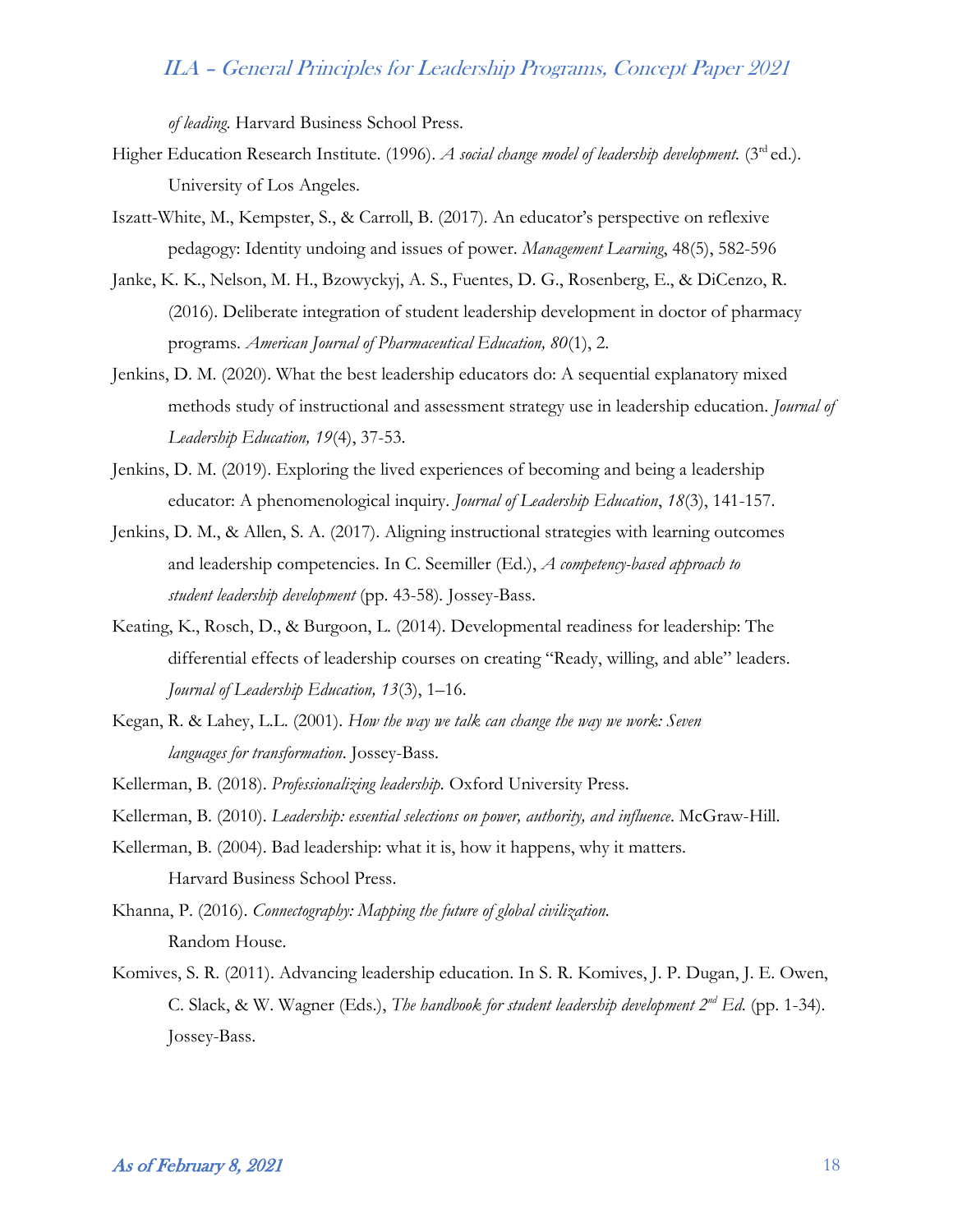Komives, S. R., & Smedick, W. (2012). Using standards to develop student learning outcomes. In K. Guthrie, L. Osteen, & Associates. Developing students' leadership capacity. *New Directions for Student Services* #140 (pp. 77-88). Jossey-Bass.

Lipman-Blumen, J. (1996). *The connective edge.* Jossey-Bass.

Llano Cifuentes, C. & Polo, L. (1997), *Antropología de la Acción Directiva*. Madrid: Unión.

Llano Cifuentes, C. (2004), *Humildad y Liderazgo.* México: Ruz.

- Lasley, J., & Jenkins, D. M. (2020). The power of holding environments and facilitation skills to promote psychological safety in leadership education. *Proceedings of the 2020 Association of Leadership Educators Annual Conference*, 151-158.
- London, M. (2003). *Job feedback: Giving, seeking, and using feedback for performance improvement*. Psychology Press.
- Mahoney, A. D. (2016). Culturally responsive integrative learning environments: A critical displacement approach. In K. L. Guthrie, T. Bertrand Jones, & L. Osteen (Eds.), *Developing culturally relevant leadership learning* (pp. 47–60). Jossey-Bass.
- McGrath, J. E., & Berdahl, J. L. (1998). Groups, technology and time: Use of computers for collaborative work. *Social psychological applications to social issues*, 205-228.
- Owen, J. E. (2012). Using student development theories as conceptual frameworks in leadership education. *New Directions for Student Services*, *2012*(140), 17-35.
- Perruci, G., & Hall, S. (2018). *Teaching leadership: Bridging theory and practice.* Edward Elgar Publishing.
- Pinker, S. (2018). *Enlightenment now: The case for reason, science, humanism, and progress*. Penguin Random House.
- Priest, K. L., & Jenkins, D. M. (Eds.). (2019). *New Directions for Student Leadership: No. 164. Being and becoming leadership educators.* Jossey-Bass.
- Raymer, S. D., Dobbs, J., Kelley, C. P., & Lindsay, D. R. (2018). Leadership education and development: Theory driven evolutions. *Journal of Leadership Education, 17*(2), 138- 148.
- Reichard, R. J., & Walker, D. O. (2016). In pursuit: Mastering leadership through leader developmental readiness. In R. J. Reichard & S. E. Thompson (Eds.), *Leader developmental readiness: Pursuit of leadership excellence* (pp. 15–25). Jossey Bass.
- Riggio, R. (Ed.). (2019). *What's wrong with leadership? Improving leadership research and practice*. Routledge.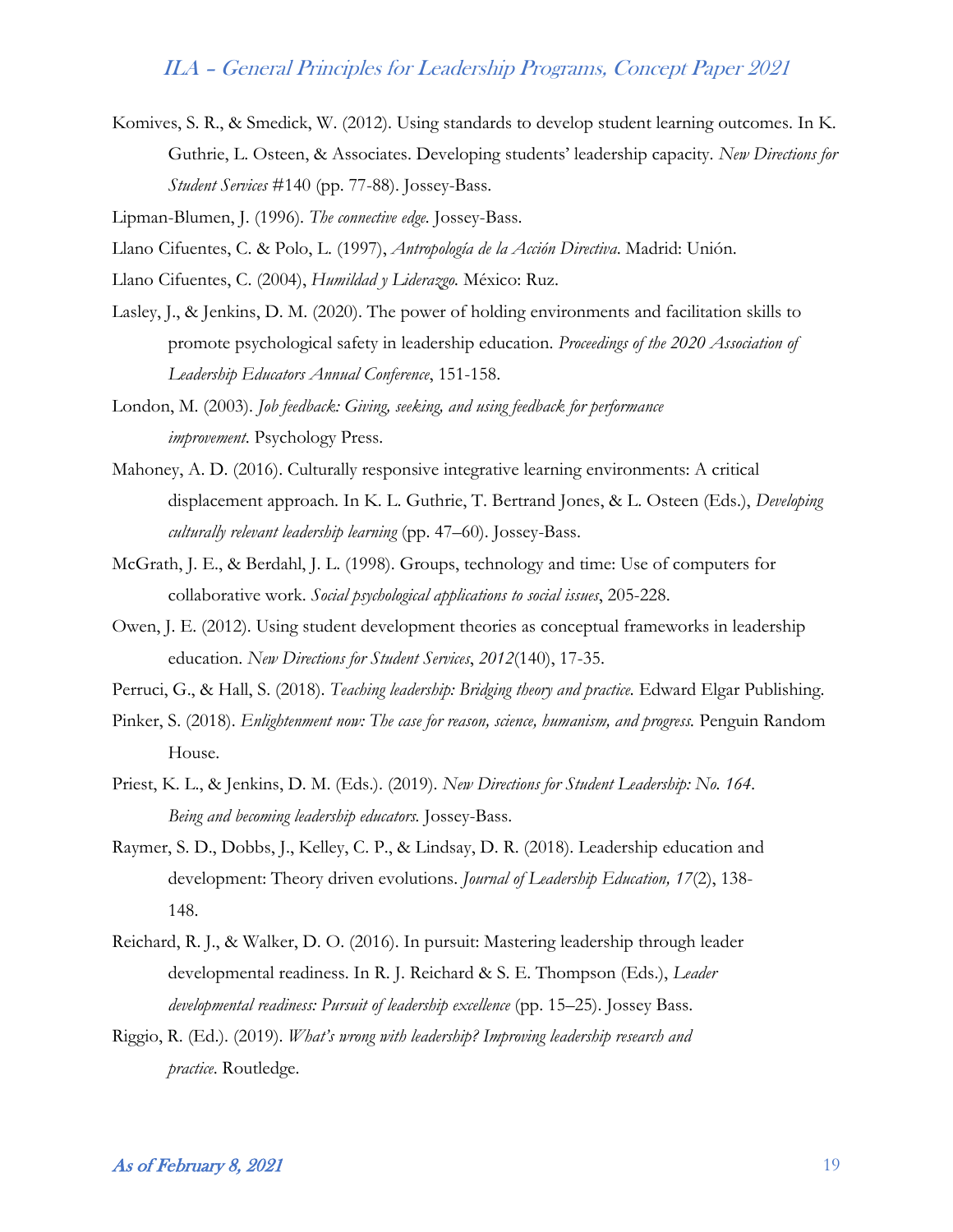- Roberts, D.C. (Ed.). (1981). *Student leadership programs in higher education.* American College Personnel Association.
- Roberts, D. C. (2007). *Deeper learning in leadership: Helping college students find the potential within.* Wiley.
- Roberts, D. C. & Roberts, D. L. (Eds.). (2018). *New directions for student leadership, No. 160. Cultivating students' capacity for international leadership*. Jossey-Bass.
- Rosch, D. M., Collier, D. A., & Zehr, S. M. (2014). Self-vs.-Teammate Assessment of Leadership Competence: The Effects of Gender, Leadership Self-Efficacy, and Motivation to Lead. *Journal of Leadership Education*, *13*(2), 96-124.
- Rost, J. C. (1991). *Leadership for the 21st century.* Praeger.
- Seemiller, C., & Whitney, R. (2020) Creating a taxonomy of leadership competency development. *Journal of Leadership Education, 19*(1), 119-132.
- Stover, S., & Seemiller, C. (2017). Moving Students to Deeper Learning in Leadership. *Journal of Leadership Education*, *16*(4), 40-59.
- Svinicki, M. D., & McKeachie, W. J. (2014). *McKeachie's teaching tips: Strategies, research, and theory for college and university teachers* (14th ed.). Wadsworth Cengage Learning.
- Wisniewski, M. A. (2010). Leadership and the Millennials: Transforming today's technological teens in tomorrow's leaders. *Journal of Leadership Education, 9*(1), 53–68.
- Zimmerman, B. J. (1986). Becoming a self-regulated learner: which are the key subprocesses? *Contemporary Educational Psychology 11*, 307–313.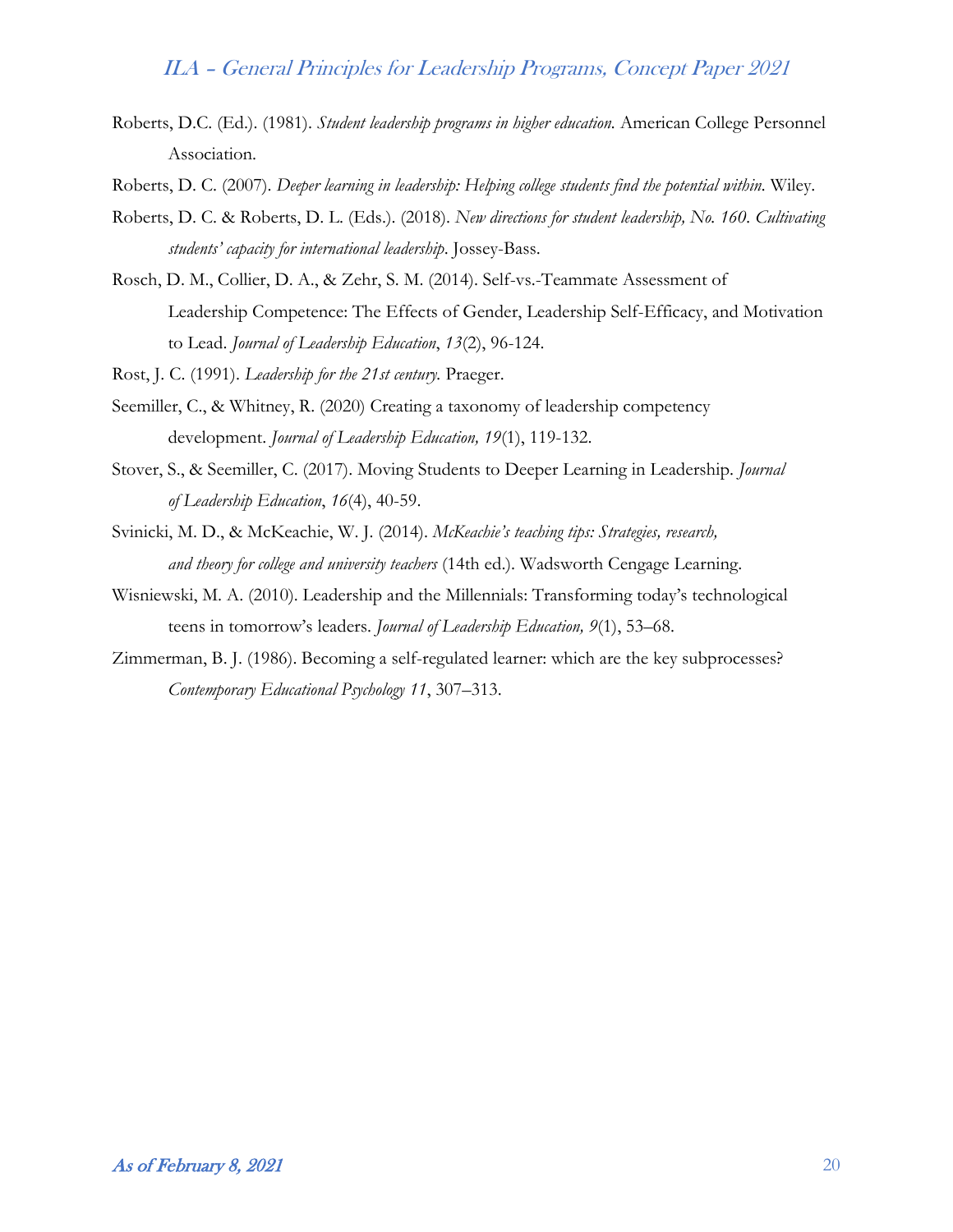## Biographies of Task Force Members



### Ahmed Abdel-Meguid

*Associate Dean for Undergraduate Studies and Administration, Associate Professor of Accounting, The American University in Cairo School of Business, Cairo, Egypt [a\\_meguid@aucegypt.edu](mailto:a_meguid@aucegypt.edu)*

*Extended bio: [https://www.aucegypt.edu/fac/ahmedabdel](https://www.aucegypt.edu/fac/ahmedabdel-meguid)[meguid](https://www.aucegypt.edu/fac/ahmedabdel-meguid)*

#### **Bio**

Abdel-Meguid is a tenured associate professor of Accounting and the Associate Dean for Undergraduate Studies and Administration at the American University in Cairo (AUC) School of Business (AACSB, EQUIS, AMBA accredited). He teaches financial accounting and auditing courses. His research focuses on audit quality, corporate governance, and earnings quality.



### Prince A. Attoh, Ph.D.

*Associate Professor and Director, Doctoral Program in Organization Leadership University of Maryland Eastern Shore, Maryland, United States [paattoh@umes.edu](mailto:paattoh@umes.edu)*

*[No link for extended bio]*

#### **Bio**

Attoh received his Ph.D. in Educational Leadership and Adult Education from Nova Southeastern University in Fort Lauderdale, FL He teaches Research Methods, Organizational/Leadership theories & Cross-Cultural Leadership. His recent work is titled: *A Culture of Organizational Grit: Perspective of U.S. Military Officers: A Qualitative Inquiry.*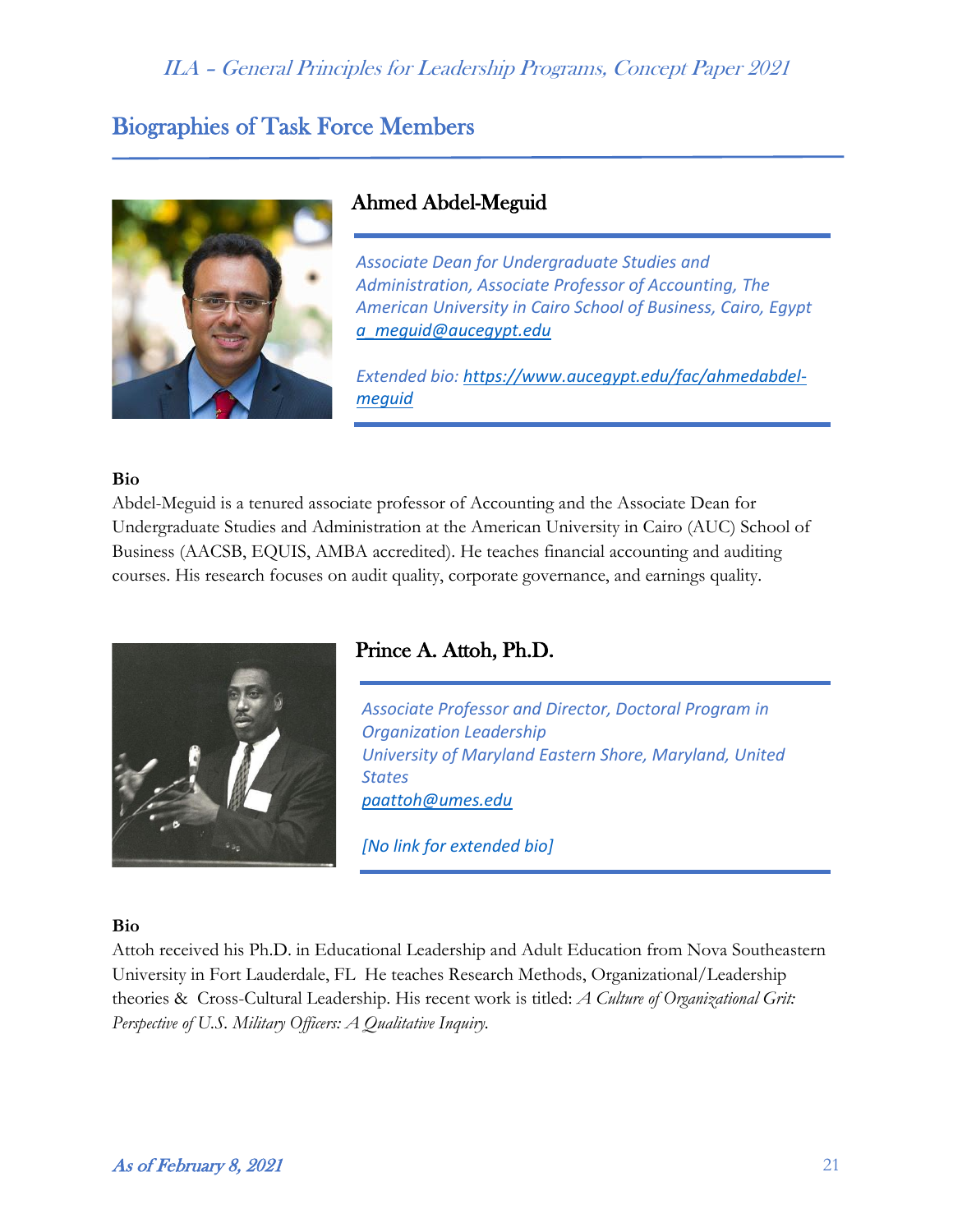

### Yvette Burton

*Business Learning Solutions Architect, Lead Faculty New York University, New York, New York, US [ycb2002@nyu.edu](mailto:ycb2002@nyu.edu)*

*[No link for extended bio]*

#### **Bio**

Burton is a people strategist and workforce futurist for innovation-based companies, and Professor of Practice Emeritus for Columbia University. She is also New York University Lead Instructor for the Division of Business' Diversity, Equity, and Inclusion Program. Her specializations include: business transformation, organization effectiveness, work-based learning solutions, strategic workforce planning, talent management strategies. Extensive experience in business strategy development, leadership effectiveness, career development, employee engagement, talent acquisition, and workforce analytics. Her professional experience spans multiple industries including health care, travel and transportation, finance, sports, entertainment, global defense.



### Gareth Edwards, Ph.D.

*Professor of Leadership and Community Studies Bristol Business School, University of the West of England, England [gareth3.edwards@uwe.ac.uk](mailto:gareth3.edwards@uwe.ac.uk)*

*Extended bio: <https://people.uwe.ac.uk/Person/Gareth3Edwards>*

#### **Bio**

Gareth's research focus is on community perspectives and interpretations on leadership. He also has a longstanding interest in researching and developing creative and innovative approaches to leadership learning and development. He is a Fellow of The Leadership Trust and an Associate Fellow of the British Psychological Society (BPS).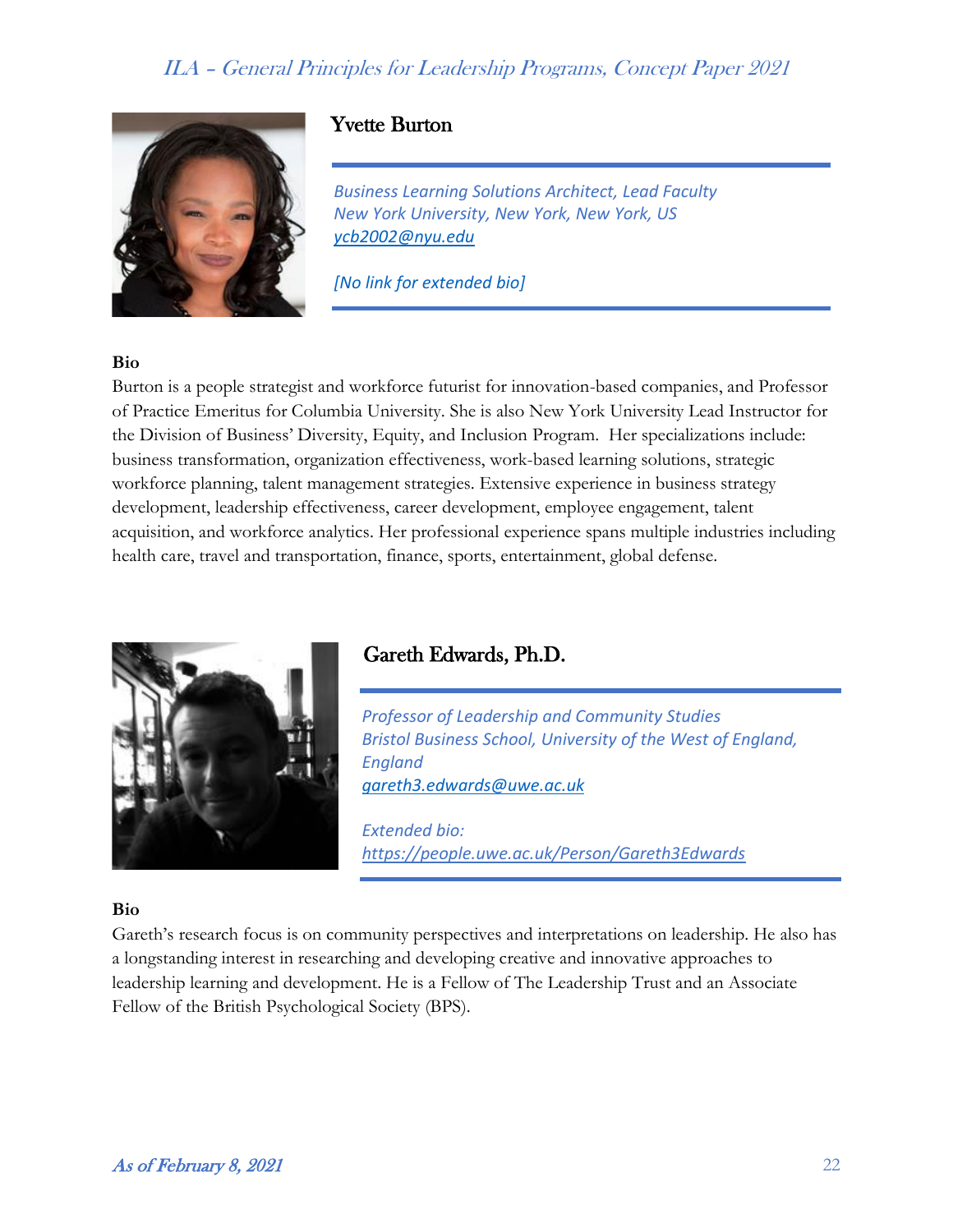

## Brent Goertzen, Ph.D.

*Professor of Leadership Studies Fort Hays State University, Kansas, US [bgoertze@fhsu.edu](mailto:bgoertze@fhsu.edu)*

*Extended bio: [https://www.fhsu.edu/leadership/faculty-and](https://www.fhsu.edu/leadership/faculty-and-staff/brent-goertzen/index)[staff/brent-goertzen/index](https://www.fhsu.edu/leadership/faculty-and-staff/brent-goertzen/index)*

#### **Bio**

Goertzen serves as a faculty member and is the director of the Department of Leadership Studies' graduate program. His expertise is in the areas of program development and evaluation, pedagogy such as service-learning, and leadership in team dynamics. Brent teaches classes such as Fieldwork in Leadership Studies, Qualitative Research Methods and Leadership in Team Dynamics. He has facilitated numerous leadership development workshops including the Small Business Development Center, and the civilian workforce at Fort Riley.



### Kathy Guthrie, Ph.D.

*Associate Professor of Higher Education Florida State University, Florida, US [kguthrie@admin.fsu.edu](mailto:kguthrie@admin.fsu.edu)*

*Extended bio: [https://education.fsu.edu/faculty-and-staff/dr](https://education.fsu.edu/faculty-and-staff/dr-kathy-guthrie)[kathy-guthrie](https://education.fsu.edu/faculty-and-staff/dr-kathy-guthrie)*

#### **Bio**

Guthrie is faculty in higher education and serves as the director of the Leadership Learning Research Center at Florida State University. Guthrie has authored, co-authored, and co-edited over 50 publications on leadership learning and higher education. She serves as the associate editor of the *New Directions in Student Leadership* series.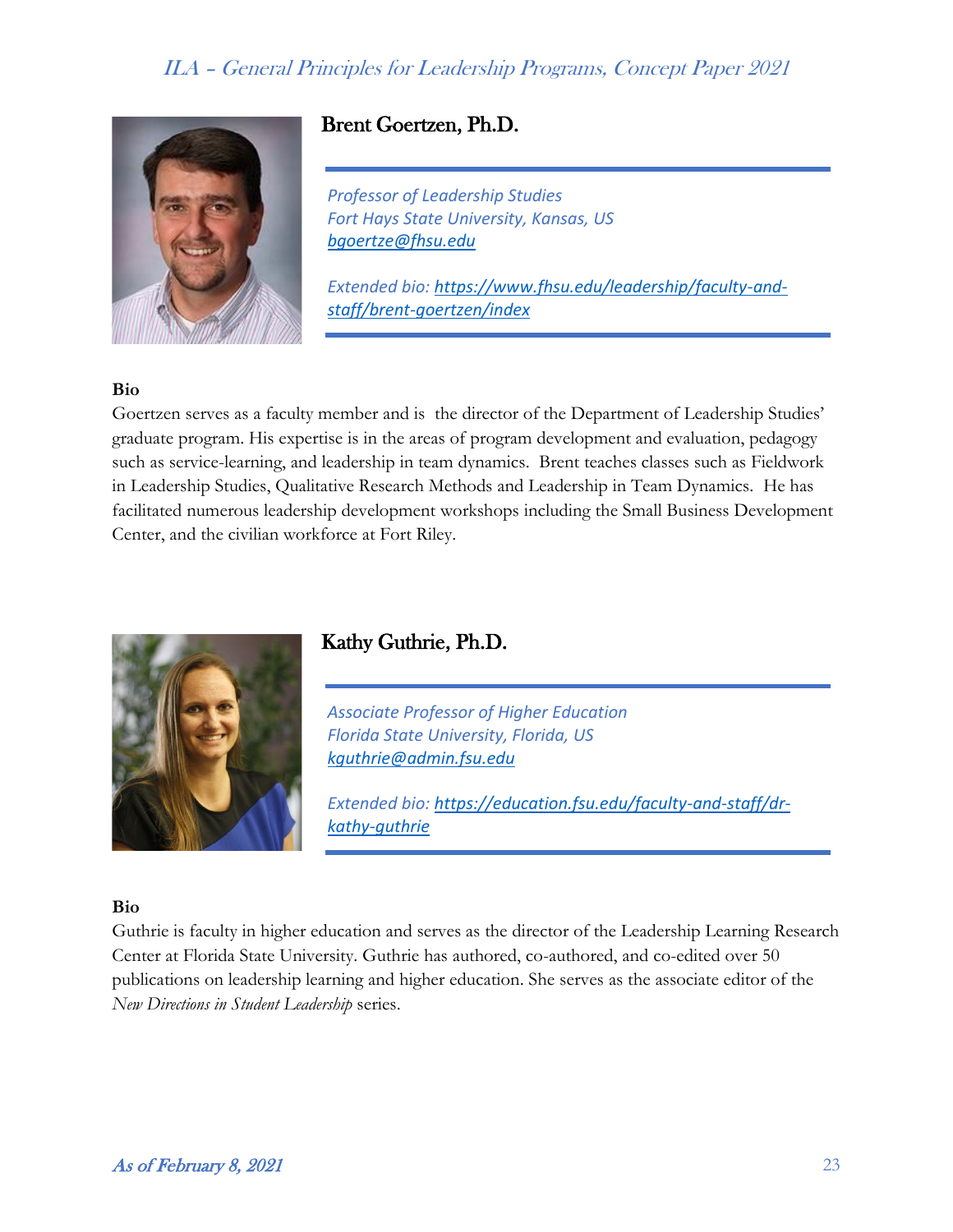

## Sadhana Warty Hall, MPH, MA. Co-Chair Task Force

*Deputy Director, The Nelson A. Rockefeller Center for Public Policy and the Social Sciences, Dartmouth College New Hampshire, US [sadhana.w.hall@dartmouth.edu](mailto:sadhana.w.hall@dartmouth.edu)*

*Extended bio: <https://rockefeller.dartmouth.edu/person/sadhana-hall>*

#### **Bio**

Hall designs, implements, and oversees leadership programs at the Rockefeller Center for undergraduate students. She is on the senior management team of the Center. She has lived and worked in several countries and in the United States. She has co-authored *Teaching Leadership: Bridging Theory and Practice* and is currently completing *Leadership Blueprints: Adopt, Adapt, Adjust*.



### Brigitte Harris, Ph.D.

*Professor and Dean, Faculty of Social and Applies Sciences Royal Roads University, Victoria, BC Canada [Brigitte.3harris@royalroads.ca](mailto:Brigitte.3harris@royalroads.ca)*

*Extended bio: [https://www.royalroads.ca/people/brigitte](https://www.royalroads.ca/people/brigitte-harris)[harris](https://www.royalroads.ca/people/brigitte-harris)*

#### **Bio**

Harris is Professor and Dean of the Faculty of Social and Applied Sciences at Royal Roads University. She recently led a large action research project with educators to develop the university's teaching, learning and research framework [\(http://ctet.royalroads.ca/learning-teaching-research](https://nam12.safelinks.protection.outlook.com/?url=http%3A%2F%2Fctet.royalroads.ca%2Flearning-teaching-research-model&data=02%7C01%7CSadhana.W.Hall%40dartmouth.edu%7C610cf4679ef247dfe50e08d8510543e8%7C995b093648d640e5a31ebf689ec9446f%7C0%7C0%7C637348430365580086&sdata=peQmtK4osZRlXpFIjU%2F260MgMt9tFfwp%2Fc5np3jv2aE%3D&reserved=0)[model\)](https://nam12.safelinks.protection.outlook.com/?url=http%3A%2F%2Fctet.royalroads.ca%2Flearning-teaching-research-model&data=02%7C01%7CSadhana.W.Hall%40dartmouth.edu%7C610cf4679ef247dfe50e08d8510543e8%7C995b093648d640e5a31ebf689ec9446f%7C0%7C0%7C637348430365580086&sdata=peQmtK4osZRlXpFIjU%2F260MgMt9tFfwp%2Fc5np3jv2aE%3D&reserved=0), which prepares students to lead positive change to address significant challenges.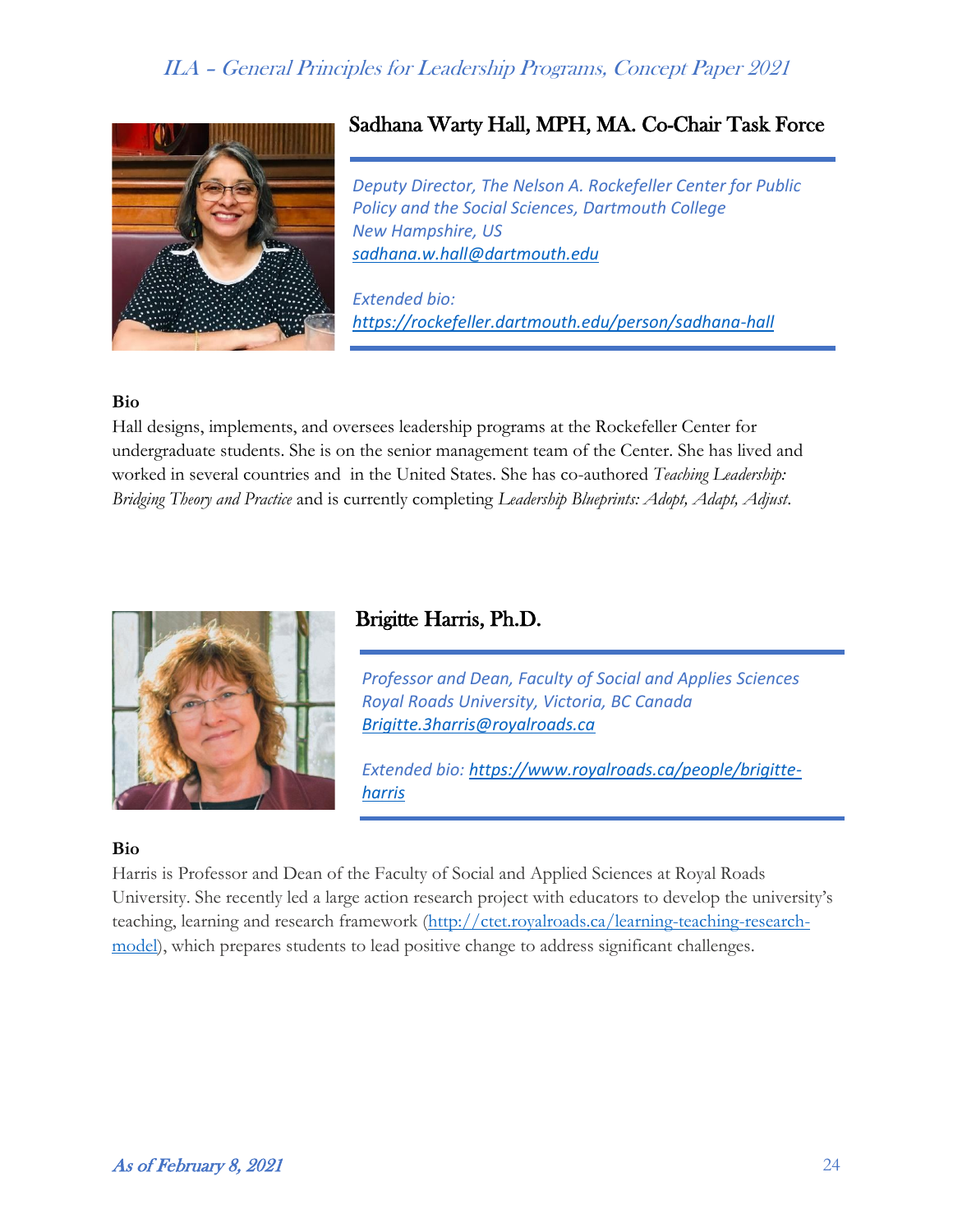

## Mikinari Higano, Ph.D.

*Professor and Leadership Education Curricula Consultant Waseda University, Japan [mhigano@gmail.com](mailto:mhigano@gmail.com)*

*[No link for extended bio]*

#### **Bio**

Higano established the very first academic leadership program in Japan for undergraduate students at Rikkyo University in 2006. In 2016, he moved to Waseda University and set up another program to start from scratch. Now he consults with more than ten colleges on the introduction of leadership education.



## Brad Jackson, Ph.D.

*Professor of Leadership and Governance, Associate Dean of Strategic Engagement Waikato University, Hamilton, New Zealand [brad.jackson@waikato.ac.nz](mailto:brad.jackson@waikato.ac.nz)*

*Extended bio: [https://www.waikato.ac.nz/staff](https://www.waikato.ac.nz/staff-profiles/people/bradj)[profiles/people/bradj](https://www.waikato.ac.nz/staff-profiles/people/bradj)*

#### **Bio**

Prior to joining the University of Waikato, Jackson was the Professor of Social Innovation at Griffith University; Professor of Public and Community Leadership at Victoria University of Wellington; and Co-Director of the New Zealand Leadership Institute at the University of Auckland. He is a former Vice-Chair of the International Leadership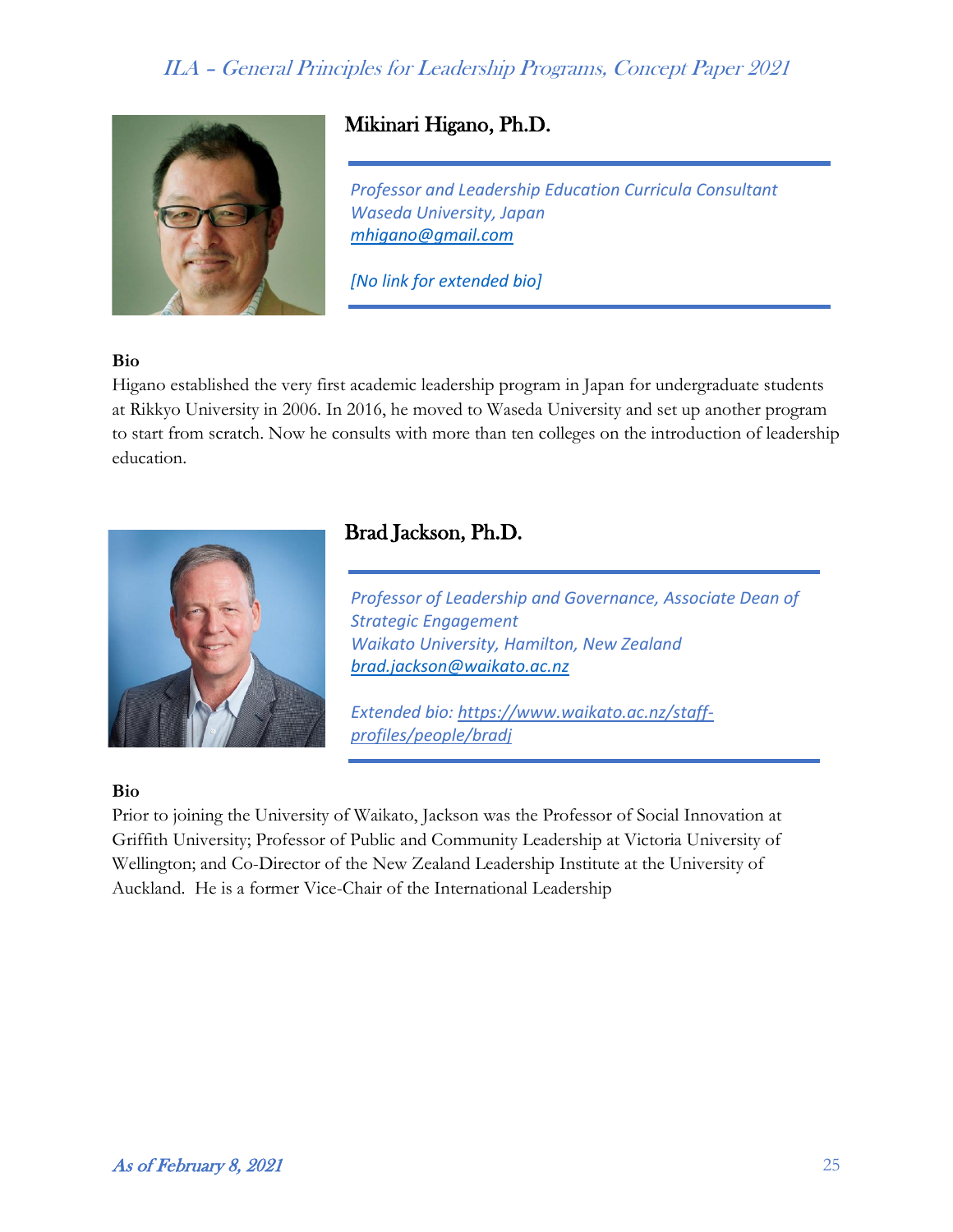

## Dan Jenkins, Ph. D.

*Chair and Associate Professor of Leadership & Organizational Studies University of Southern Maine, Maine, US [daniel.m.jenkins@maine.edu](mailto:daniel.m.jenkins@maine.edu)*

*Extended bio: [https://usm.maine.edu/lewiston-auburn](https://usm.maine.edu/lewiston-auburn-college/daniel-jenkins)[college/daniel-jenkins](https://usm.maine.edu/lewiston-auburn-college/daniel-jenkins)*

#### **Bio**

Jenkins is faculty in leadership and organizational studies and has published over 40 articles and book chapters on leadership education. Additionally, Jenkins is a Co-Chair/Founder of the ILA's Leadership Education Academy, Vice-Chair of the Collegiate Leadership Competition, co-host of the [Leadership Educator Podcast,](https://theleadershipeducator.podbean.com/) and an Associate Editor of the *Journal of Leadership Studies*.



### Joanne Lawrence

*Professor of Practice Hult International Business School, Boston, Massachusetts, US [joanne.lawrence@faculty.hult.edu](mailto:joanne.lawrence@faculty.hult.edu)*

*Extended bio: [https://www.hult.edu/en/faculty/faculty](https://www.hult.edu/en/faculty/faculty-profile/?cid=0033600000J3voIAAR)[profile/?cid=0033600000J3voIAAR](https://www.hult.edu/en/faculty/faculty-profile/?cid=0033600000J3voIAAR)*

#### **Bio**

With more than 35 years of international corporate, consulting and academic experience, Lawrence focuses on developing globally-minded, transformative leaders who can ethically and effectively leverage resources to achieve both social and economic impact. She teaches on all Hult campuses, oversees Hult Case Publishing, is an academic partner of the UN Development Program (UNDP), a Trustee of the Case Centre, and has served as an academic co-advisor to the UN Global Compact, Prior to Hult, she taught at INSEAD.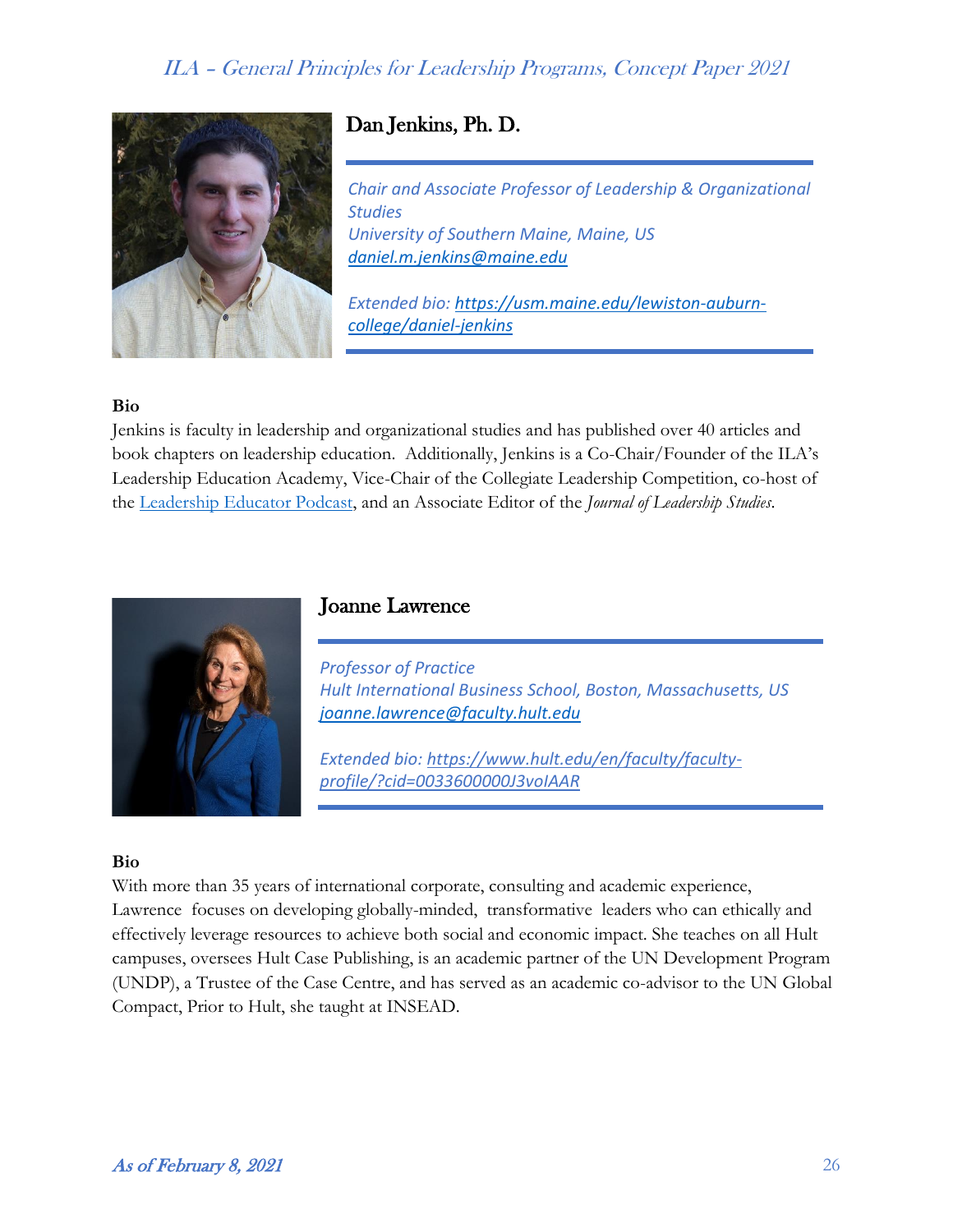

## Carla Ortega, Ph.D.

*Postdoctoral Fellow in Leader Development at the Doerr Institute for New Leaders Rice University, Texas, US [carla.ortega.santori@rice.edu](mailto:carla.ortega.santori@rice.edu)*

*Extended bio: [https://doerr.rice.edu/people/ricestaff/carla-ortega](https://doerr.rice.edu/people/ricestaff/carla-ortega-santori)[santori](https://doerr.rice.edu/people/ricestaff/carla-ortega-santori)*

#### **Bio**

Ortega manages the Leadership Carnegie Classification in partnership with the Carnegie Foundation and over 80 scholars and practitioners across the nation. At the Doerr Institute, she collaborates with the Leader Development unit to produce evidence-based multi session workshops that aim to develop essential leader skills. Her past experience includes developing learning and development strategies, project management, and employee recruitment.



### Gama Perruci, Ph.D. Co-Chair, Task Force

*Dean of the McDonough Center for Leadership and Business and McCoy Professor of Leadership Studies Marietta College, Ohio, US [perrucig@marietta.edu](mailto:perrucig@marietta.edu)*

*Extended bio:<https://www.marietta.edu/person/gama-perruci>*

#### **Bio**

Perruci is the author of *Global Leadership* (Routledge, 2018) and the co-author of *Teaching Leadership: Bridging Theory and Practice* (Edward Elgar Publishing, 2018) and *Understanding Leadership* (Second Edition, Routledge, 2019). He is also the Past Chair of the International Leadership Association, Inc., Board of Directors. Perruci has a Ph.D. in political science from the University of Florida.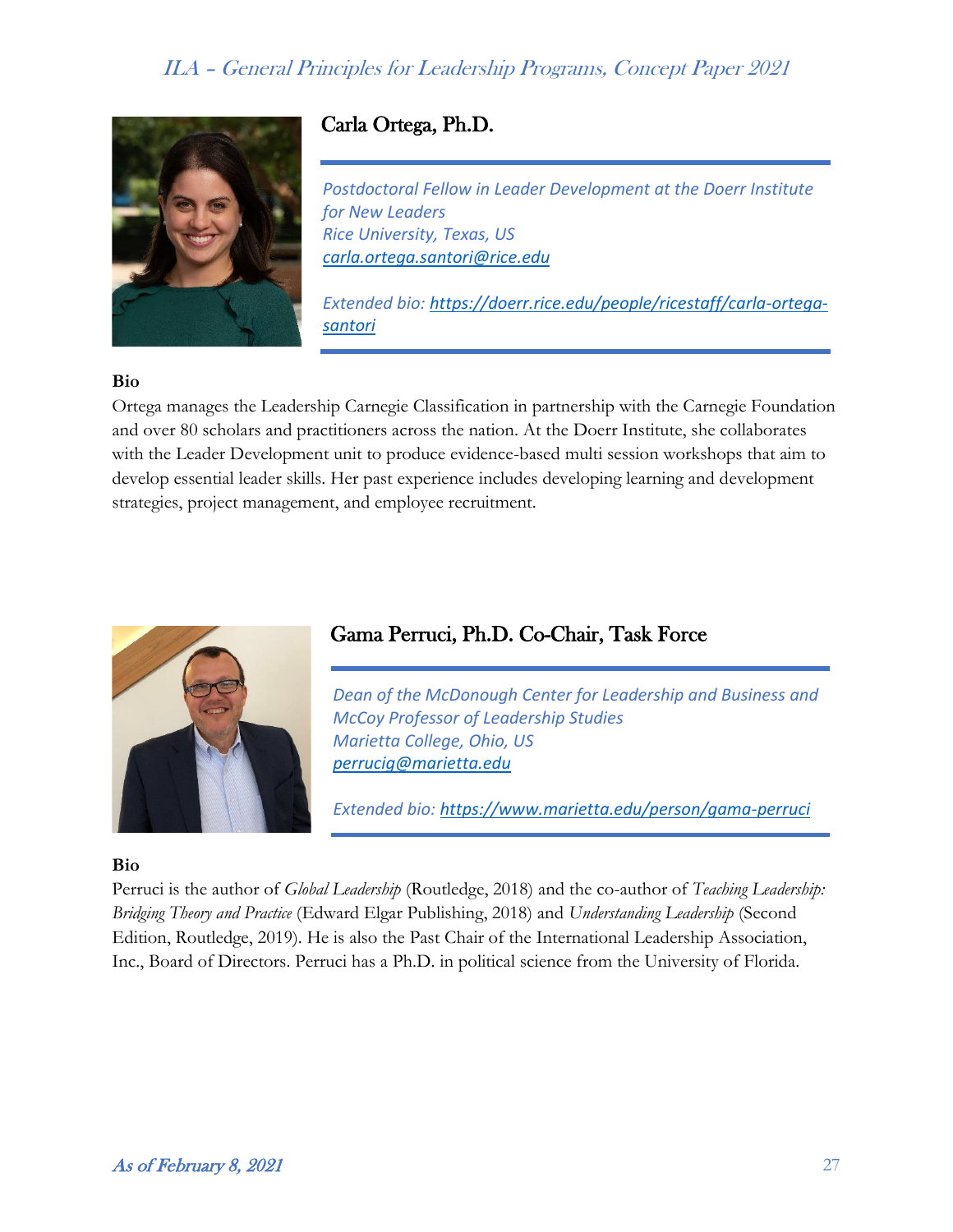## Dennis C. Roberts, Ph.D.



*Independent Consultant for New Dimensions in Education Chicago, Illinois, US [dcroberts48@gmail.com](mailto:dcroberts48@gmail.com)*

*Extended bio: [https://www.linkedin.com/in/denny-roberts-](https://www.linkedin.com/in/denny-roberts-0b97933/)[0b97933/](https://www.linkedin.com/in/denny-roberts-0b97933/)*

#### **Bio**

Roberts last served as Assistant Vice President of Education for Qatar Foundation and previously as Associate Vice President of Student Affairs at Miami University. A member of the ILA from its founding, former President of the American College Personnel Association, and has contributed to leadership literature over many years.



### David Rosch, Ph.D.

*Director and Associate Professor in the Agricultural Leadership, Education, and Communications Program University of Illinois, Urbana-Champaign, Illinois, US [dmrosch@illinois.edu](mailto:dmrosch@illinois.edu)*

*Extended bio: [https://alec.illinois.edu/directory/dmrosch.](https://alec.illinois.edu/directory/dmrosch)*

#### **Bio**

Rosch serves as the Director and Associate Professor in the Agricultural Leadership, Education, and Communications Program at the University of Illinois at Urbana-Champaign, Illinois, US. He also currently serves as the Editor of the Journal of Campus Activities Practice and Scholarship.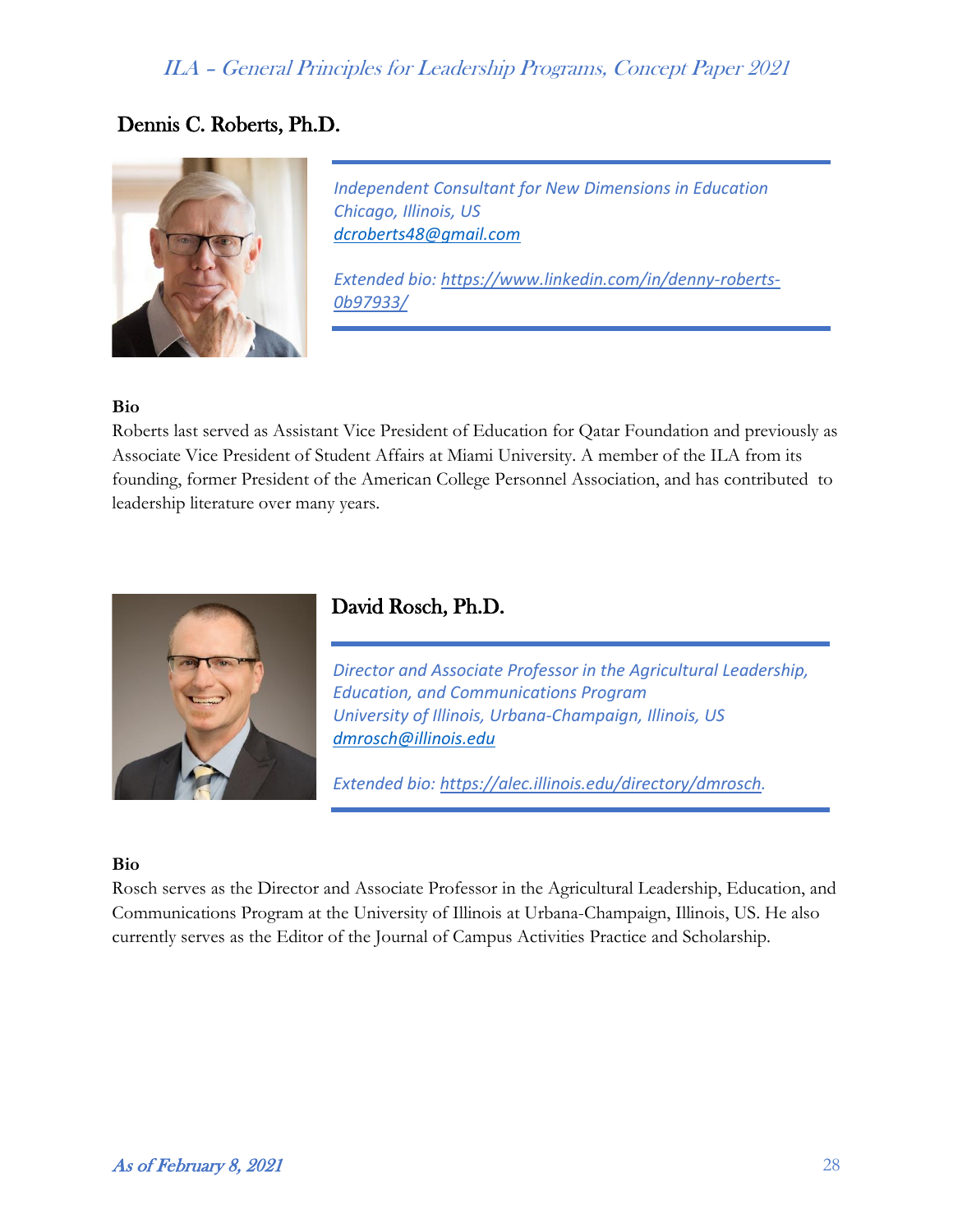

## Adrián Ruíz de Chávez, Ph.D.

*Director, Center for Leadership Research Anahuac University, Mexico City, Mexico [Adrian.ruizdechavez@anahuac.mx](mailto:Adrian.ruizdechavez@anahuac.mx)*

*Extended bio in Spanish: [https://www.anahuac.mx/mexico/EscuelasyFacultades/economi](https://www.anahuac.mx/mexico/EscuelasyFacultades/economia/me/AdrianR) [a/me/AdrianR](https://www.anahuac.mx/mexico/EscuelasyFacultades/economia/me/AdrianR)*

#### **Bio**

Ruíz de Chávez is a leadership consultant and educator for more than 9,000 top and middle managers in business, government and social organizations. Currently, he serves as director of the Center for Leadership Research at Anahuac University in Mexico City. He holds a PhD in Philosophy and two masters degrees, in Business Management and Sociology. His first degree is in Industrial Engineering.

# Oliver Jonathan Jerome Seale, Ph.D.



*Director of the Higher Education Leadership and Management Programme Universities South Africa (USAf), South Africa [oliver@usef.ac.za](mailto:oliver@usef.ac.za)*

*[No link for extended bio]*

#### **Bio**

Seale is a leadership development specialist, lecturer and researcher. He is the Director of the Higher Education Leadership and Management (HELM) program at Universities South Africa (USAf). Seale has extensive experience in strategic planning, change management, business development, program/project management, relationship and stakeholder management in various organizational environments. He holds a PhD in Leadership Development from the University of the Witwatersrand, South Africa and has published various academic papers on university leadership, management, deanship and leadership development.